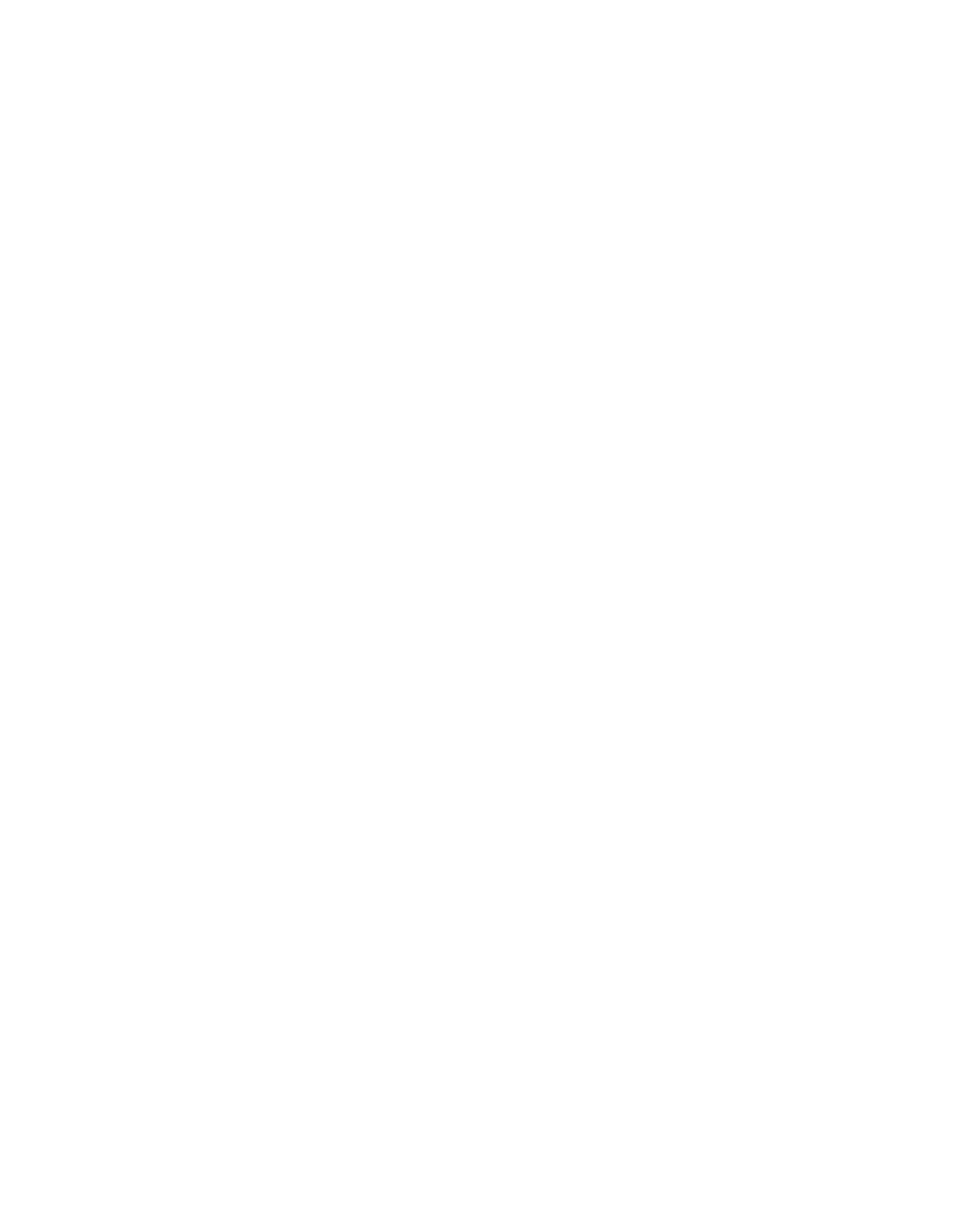# **CONTENTS**

| Paragraph | Page |
|-----------|------|
|           |      |
|           |      |

| $1-1.$    |                                                                           |  |
|-----------|---------------------------------------------------------------------------|--|
| $1-2.$    |                                                                           |  |
| $1-3.$    |                                                                           |  |
| $1-4$     |                                                                           |  |
| $1-5.$    |                                                                           |  |
| $1-6.$    |                                                                           |  |
| $1 - 7.$  |                                                                           |  |
|           | CHAPTER 2. RECENT FLIGHT EXPERIENCE                                       |  |
| $2-1.$    |                                                                           |  |
| $2 - 2$ . |                                                                           |  |
|           | <b>CHAPTER 3. FLIGHT REVIEW</b>                                           |  |
| $3-1.$    |                                                                           |  |
| $3-2.$    |                                                                           |  |
| $3-3.$    |                                                                           |  |
| $3-4.$    |                                                                           |  |
|           | CHAPTER 4. INSTRUMENT PROFICIENCY CHECK                                   |  |
| $4-1.$    |                                                                           |  |
| $4-2.$    |                                                                           |  |
| $4-3.$    |                                                                           |  |
| $4-4.$    |                                                                           |  |
|           | APPENDIX 1. SAMPLE CERTIFICATED FLIGHT INSTRUCTOR'S FLIGHT                |  |
|           |                                                                           |  |
|           | APPENDIX 3. SAMPLE PILOT'S PERSONAL AERONAUTICAL GOALS (1 page)1          |  |
|           | APPENDIX 4. SAMPLE AIRPLANE PILOT'S PROFICIENCY PRACTICE PLAN             |  |
|           |                                                                           |  |
|           |                                                                           |  |
|           | <b>APPENDIX 6. SAMPLE PILOT'S INSTRUMENT EXPERIENCE SUMMARY (1 page)1</b> |  |
|           | APPENDIX 7. SAMPLE INSTRUMENT TRAINING AND PROFICIENCY PLAN               |  |
|           |                                                                           |  |
|           | APPENDIX 8. SAMPLE CERTIFICATED FLIGHT INSTRUCTOR'S INSTRUMENT            |  |
|           |                                                                           |  |
|           |                                                                           |  |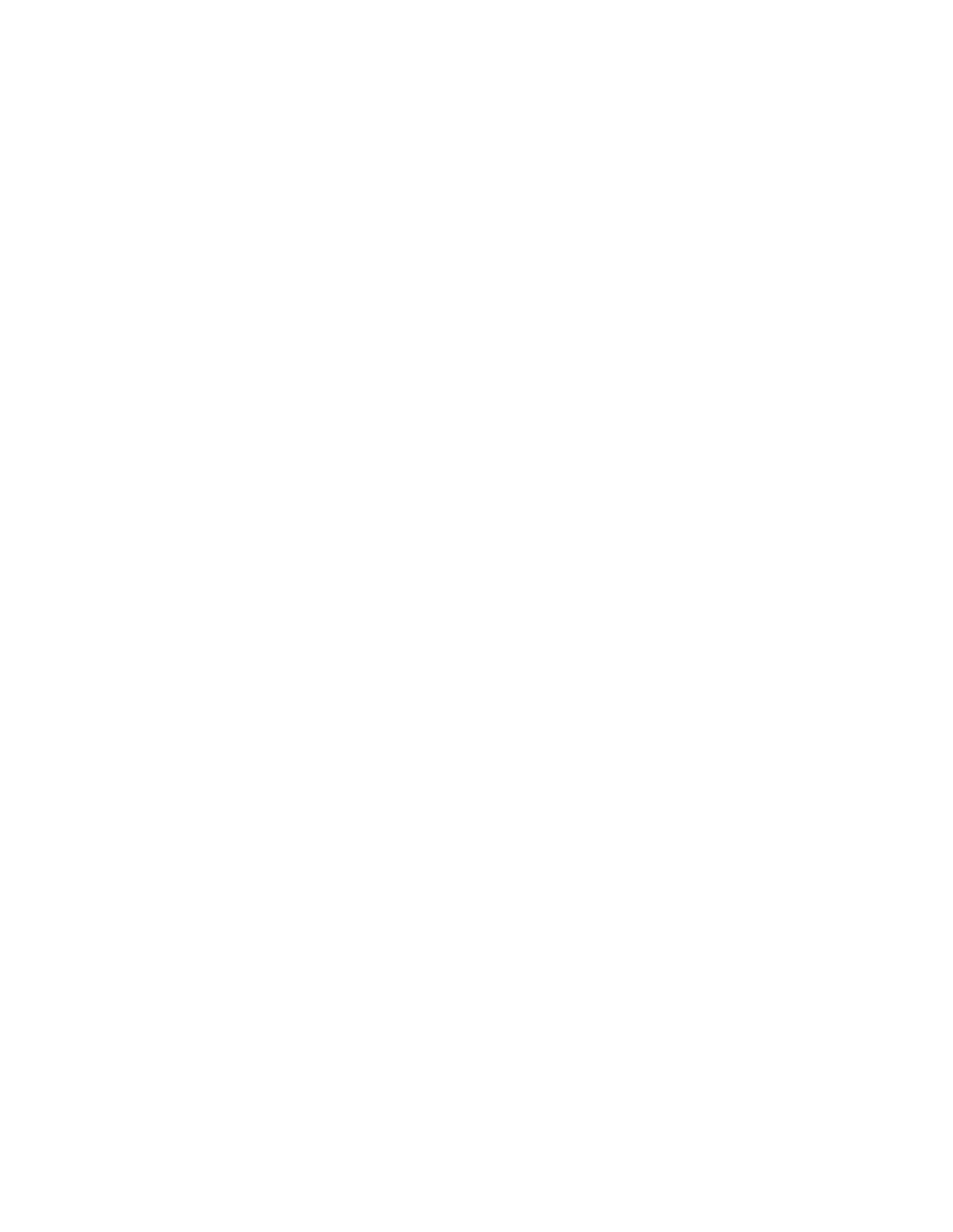# **CHAPTER 1. GENERAL**

**1-1. PURPOSE.** This advisory circular (AC) provides information for certificated pilots and flight instructors to use in complying with the flight review required by Title 14 of the Code of Federal Regulations (14 CFR) part 61, § 61.56 and the recent flight experience requirements of § 61.57.

**1-2. CANCELLATION.** This AC cancels AC 61-98A, Currency and Additional Qualification Requirements for Certificated Pilots, current edition. You can now find information on transition training in the current edition of FAA-H-8083-3, Airplane Flying Handbook.

# **1-3. RELATED CFR SECTIONS:**

- Section 61.189, Flight instructor records.
- Section 61.193, Flight instructor privileges.
- Section 61.195, Flight instructor limitations and qualifications.
- Section 61.413, What are the privileges of my flight instructor certificate with a sport pilot rating?
- Section 61.415, What are the limits of a flight instructor certificate with a sport pilot rating?

**1-4. FOCUS.** This AC is for General Aviation (GA) pilots holding sport or higher grades of pilot certificates who wish to maintain currency and to certificated flight instructors (CFI) who give flight instruction to support such activities.

**1-5. RELATED READING MATERIALS.** You should discuss the practical test standards (PTS) document(s) appropriate to the certificates and ratings held by the pilot seeking a flight review during or prior to the review. You can find additional information regarding original pilot certification and addition of category, class, and type ratings in AC 61-65, Certification: Pilots and Flight and Ground Instructors, current edition. AC 61-107, Operations of Aircraft at Altitudes Above 25,000 Feet MSL and/or Mach Numbers (Mmo) Greater than .75, current edition, provides information on operation of high altitude aircraft. Guidance on advanced training criteria that is available in AC 61-89, Pilot Certificates: Aircraft Type Ratings, current addition, may also be appropriate. The Federal Aviation Administration (FAA), commercial sources, and industry associations such as the Aircraft Owners and Pilots Association (AOPA), the General Aviation Manufacturer's Association (GAMA), and the Society of Aviation and Flight Educators (SAFE) make many additional sources of media on pilot currency and qualification available.

# **1-6. BACKGROUND.**

**a. Regulatory Review.** In 1997, the FAA initiated a major regulatory review and update of 14 CFR parts 61 and 141to ensure that these regulations conformed to the then-current technological and operational environment and to address future pilot certification needs. That was the last major review of those regulations.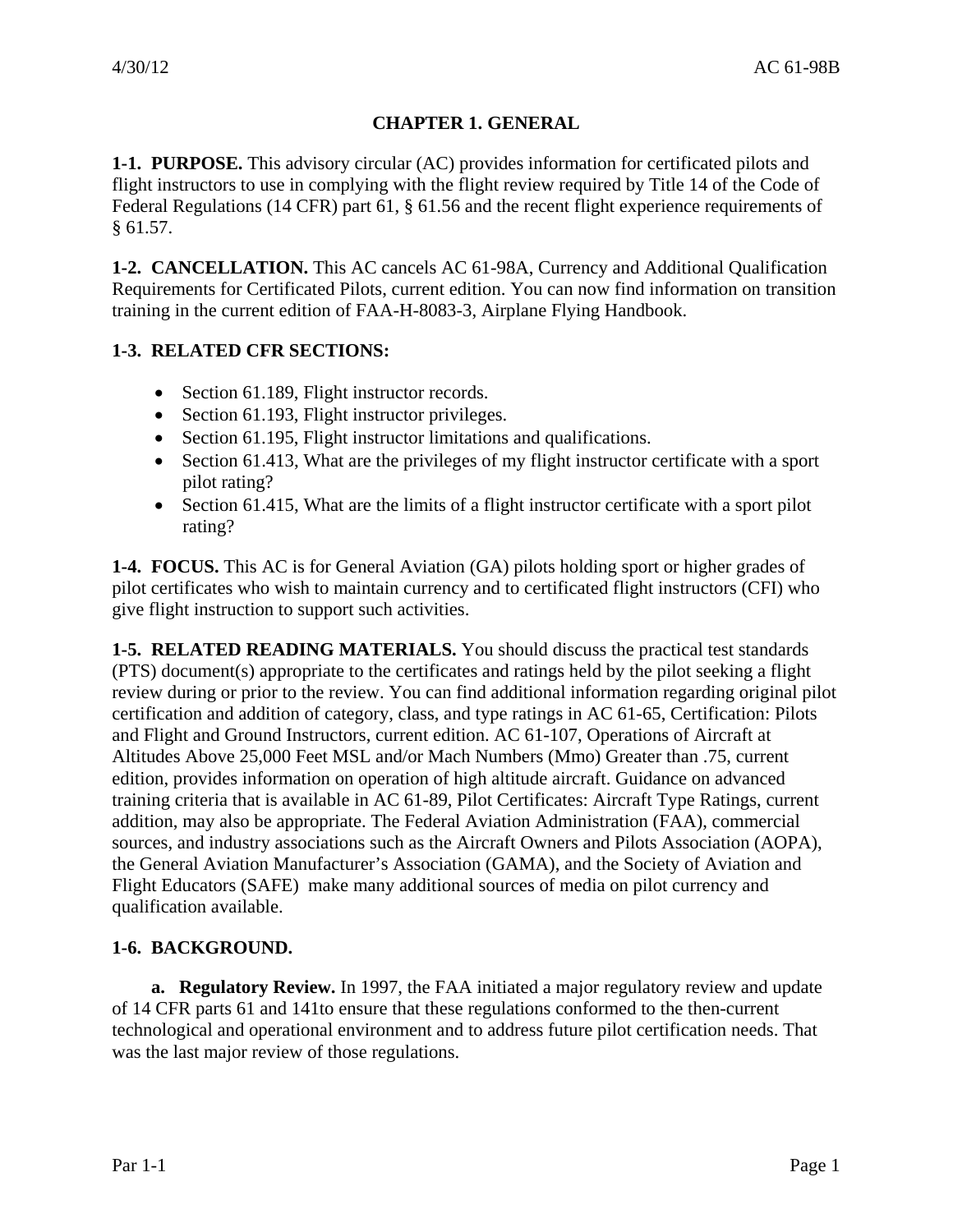**(1)** The initial phases of the regulatory review addressed regulations requiring priority action by the FAA as a result of National Transportation Safety Board (NTSB) recommendations and other factors. These recommendations addressed requirements such as the flight review required by § 61.56.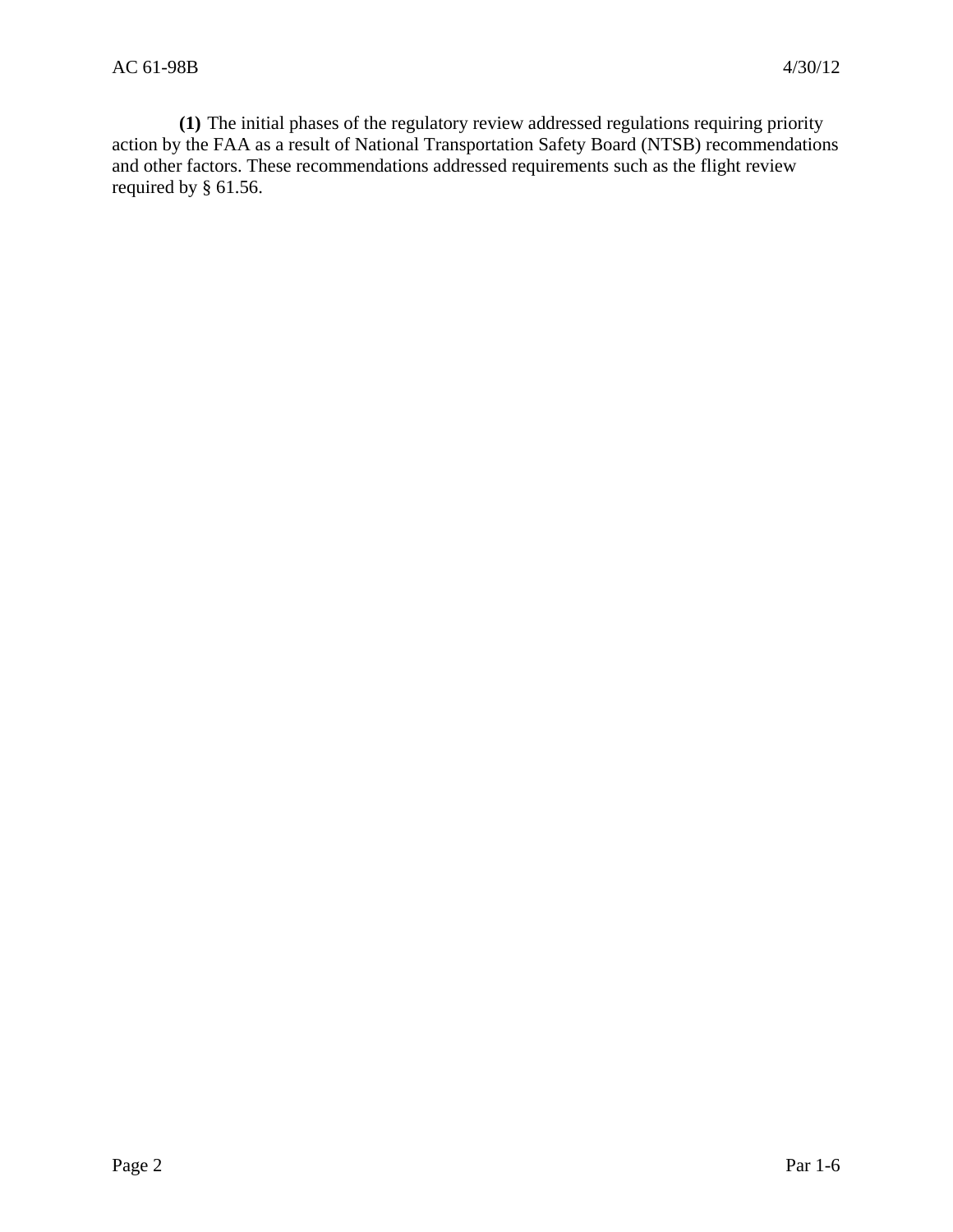**(2)** That AC provided additional information for pilots and flight instructors to use in accomplishing flight reviews, but did not address specific maneuvers and procedures, which pilots should consider for various categories and classes of aircraft. Many comments cited a need for additional FAA guidance material regarding pilot certification and currency that would enable the GA public to comply with present currency regulations and to tailor currency programs to individual pilot needs. The comments also cited a need for increased uniformity in the conduct of currency programs.

**b. Previous Edition of AC 61-98.** In 1987, the FAA issued AC 61-98, Scope and Content of the Biennial Flight Review. That AC provided additional information for pilots and flight instructors to use in accomplishing flight reviews, but did not address specific maneuvers and procedures, which should be considered for various categories and classes of aircraft. In addition, the original intention of AC 61-98 was not to cover other currency regulations or transition training requirements for pilots who had already received certification. The material previously contained in AC 61-98 is available in Chapter 2.

**c. GA Pilots.** As a result of initiatives designed to encourage voluntary compliance with existing regulations and to maintain and further improve the GA safety record with a minimum of new regulations, the FAA has determined that updated advisory guidance is necessary with respect to the currency and qualification needs of GA pilots. The guidance contained in this version of AC 61-98 provides such information and accomplishes the goals of the flight review and other currency requirements.

# **1-7. PERSONAL CURRENCY PROGRAM.**

**a. Currency Criteria.** Pilots should design a currency program tailored to their individual operating environments and needs. In some cases, pilots may integrate currency criteria with normal operations to reduce the need for separate currency flights. For example, pilots could incorporate additional takeoffs and landings or specialized takeoffs and landings (such as short or soft field) into a previously-scheduled flight. In most cases, pilots should consider the need for currency beyond that specified by the 14 CFR.

**b. FAA Safety Team (FAASTeam).** The FAA highly encourages pilots to participate in the FAASTeam's Pilot Proficiency Program (WINGS), which includes numerous forms of training media such as online programs and recommended topics for pilots to review with CFIs. Additionally the FAASTeam conducts safety seminars which are open to the public.

**c. Aviation Publications and Commercially-Developed Materials.** Pilots should also explore the wide range of publications and other commercially-developed materials available for use in personal currency programs. To ensure staying up to date in regulatory changes and flying techniques, the FAA also encourages pilots to regularly read aviation periodicals.

**d. Sources for Developing a Personal Currency Program.** For assistance in developing a personal currency program, pilots may consult a wide variety of sources. These sources include:

• Pilot examiners.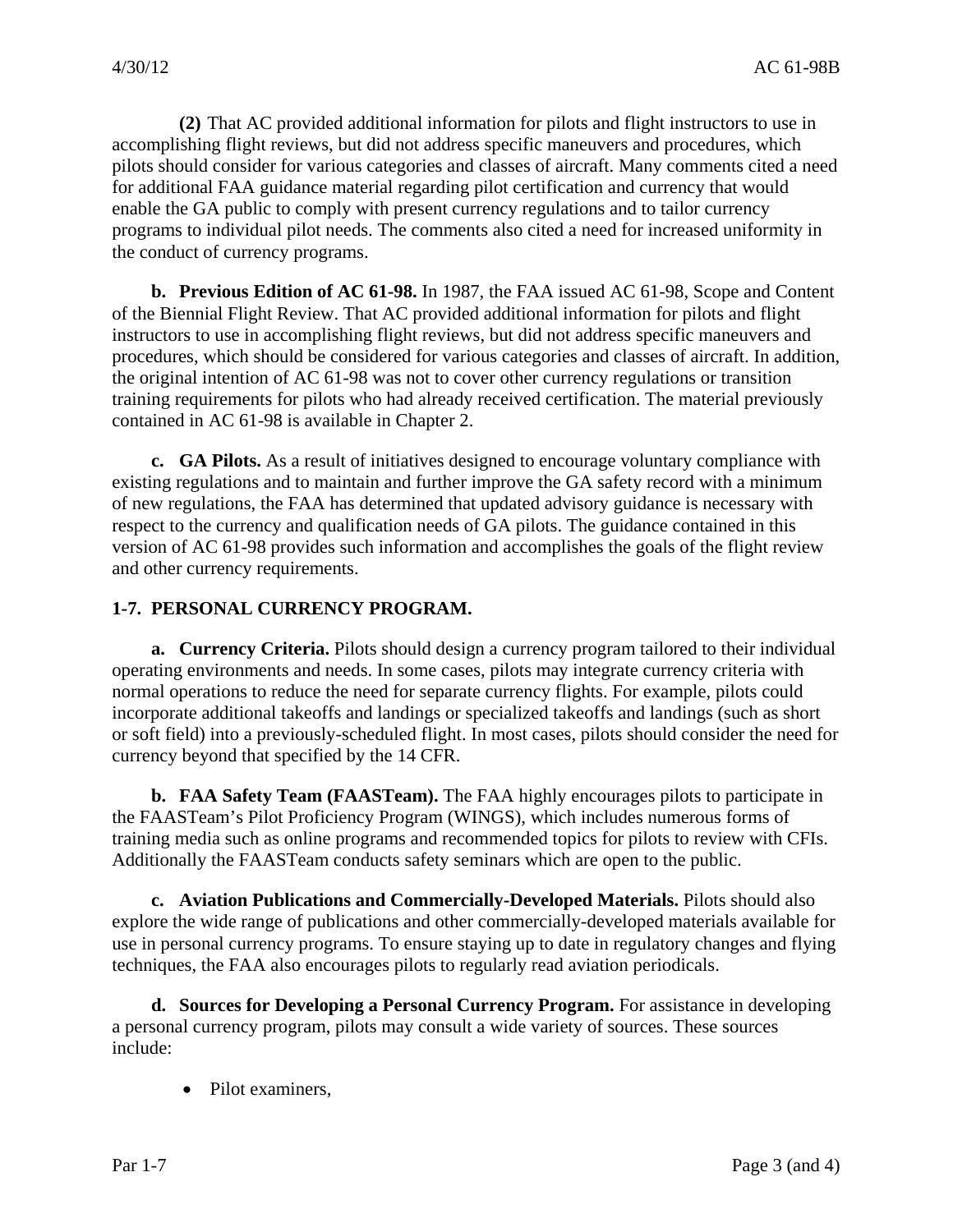- Pilot schools,
- Individual CFIs,
- FAASTeam Program Managers, and
- FAASTeam representatives.

**NOTE: For information on local sources, pilots should contact the FAASTeam Program Manager at the nearest FAA Flight Standards District Office (FSDO).**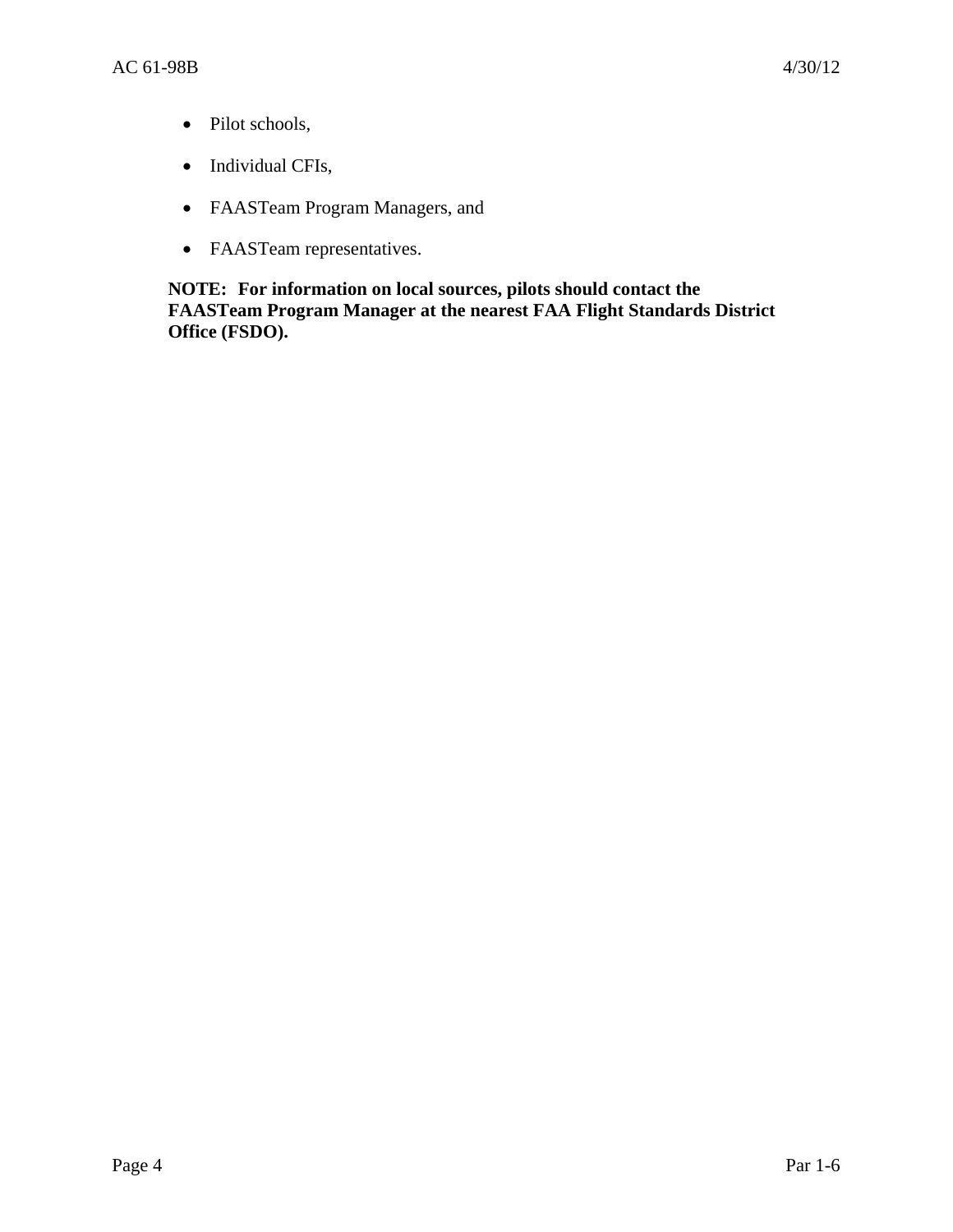## **CHAPTER 2. RECENT FLIGHT EXPERIENCE**

**2-1. RECENT GENERAL EXPERIENCE.** Section 61.57(a) and (b) specifies the minimum requirements for recent flight experience, specifically takeoffs and landings, in each category and class of aircraft in order to act as pilot in command (PIC) of an aircraft carrying passengers.

**a. Requirements Specified in § 61.57(a) and (b).** Pilots should regard these requirements as minimums that should be modified to address factors such as overall pilot experience, different operating environments, complexity of the facilities used, and variations in makes and models of aircraft within specific categories and classes. For example, a pilot may meet recent flight experience in a given make and model of aircraft but may have operated only in light or moderate wind conditions from airports with long runways. The pilot should consider acquiring additional takeoff and landing experience in stronger wind conditions or at airports with short runways before acting as PIC of an aircraft carrying passengers in similar conditions. Under some circumstances, the change in the customary operating environment may be great enough that the pilot should seek flight instruction or refresher training before attempting solo operations.

**b. Basic Currency and Recent Flight Experience.** There are many excellent sources of information available to pilots who wish to enhance currency under a variety of conditions. The FAA recommends that all pilots participate in WINGS, which provides online courses, seminars, and guided flight training; and take advantage of free online safety courses such as those offered by the AOPA Air Safety Foundation.

**c. Night Currency Requirements.** Night currency requirements deserve additional consideration. The night experience of most pilots represents only a small portion of their total flight experience. The impact of marginal weather conditions on night operations is so significant that pilots should evaluate their own need for both increased currency and additional planning when contemplating flights under unfavorable conditions at night.

**d. Obtaining Currency for each Make and Model.** Special considerations apply when pilots operate aircraft makes and models they do not customarily fly. Analysis of accident data has shown that accident rates increase for pilots with little or no time-in-type in the aircraft flown. Section 61.31(e) specifies additional experience requirements for operating high performance aircraft. For non-high performance small aircraft, basic currency requirements of § 61.57(a) and (b) apply only to category and class. For example, a pilot who meets the requirement in a Cessna 152 would also meet the requirement in a Cessna 172. However, the FAA recommends that pilots attain currency in each separate make and model before conducting passenger-carrying operations. This currency should include familiarity with the pilot's operating handbook (POH), the Aircraft Flight Manual (AFM), and/or any other available information on that aircraft. The FAA recommends that all pilots obtain a comprehensive checkout in each make and model aircraft from an appropriately-rated CFI. Airmen are encouraged to search for aircraft 'clubs' for information and familiarization on specific makes and models.

# **NOTE: Considerations regarding basic currency apply not only to single-engine land airplanes but to other categories and classes of aircraft,**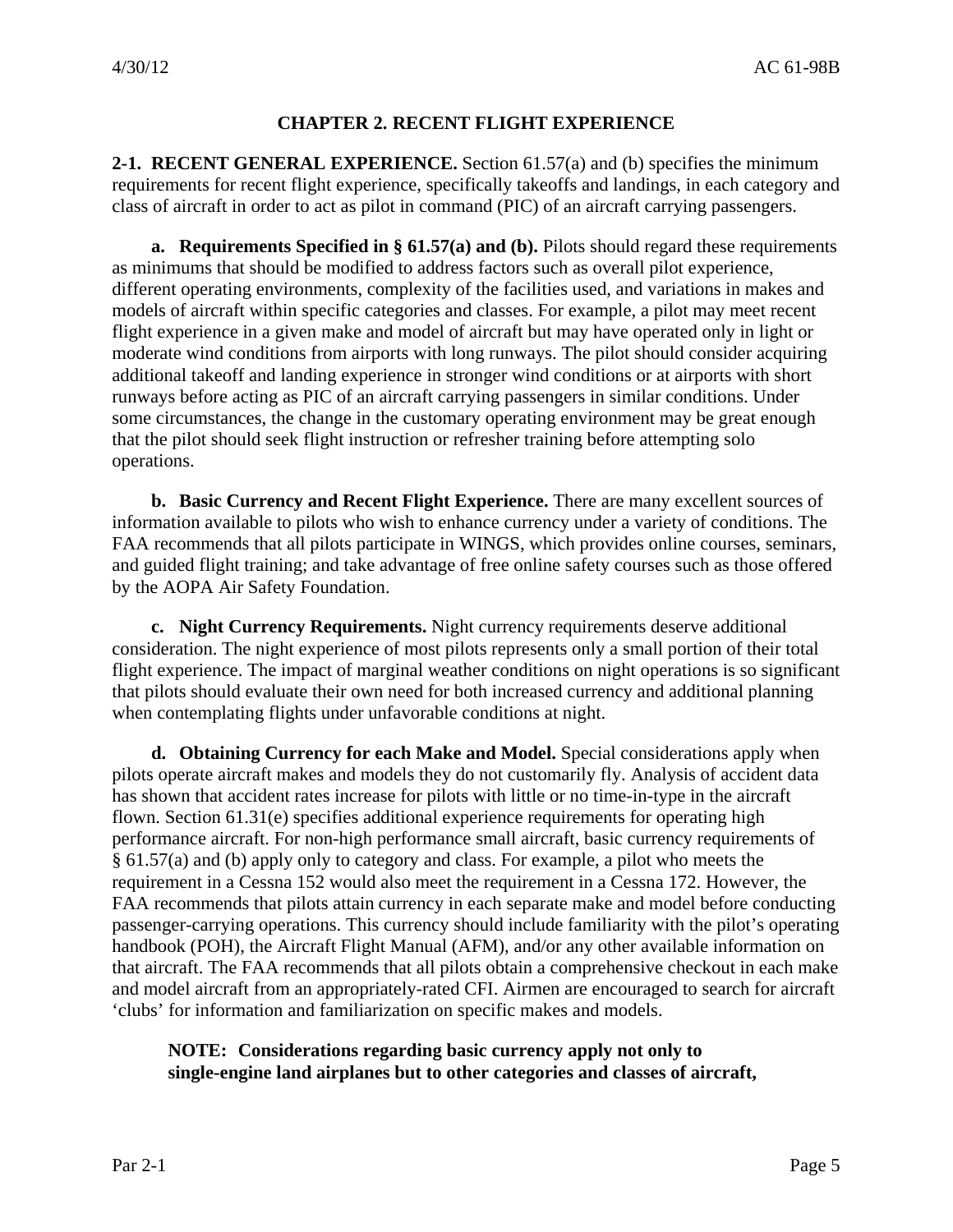**including multiengine aircraft, seaplanes, gliders, helicopters, gyroplanes, and free balloons.** 

**2-2. RECENT INSTRUMENT FLIGHT RULES (IFR) EXPERIENCE.** In accordance with § 61.57, pilots may complete the six required approaches and holding procedures, intercepting and tracking (all aircraft except gliders) in a ground trainer, level 3-or-below flight training device (FTD), or Aviation Training Device (ATD) that meets the requirements of § 61.4 (refer to the current edition of AC 61-136, FAA Approval of Basic Aviation Devices (BATD) and Advanced Aviation Training Devices (AATD)).

**NOTE: In order to receive flight training credit in FTDs qualified by the National Simulator Program Manager (NSPM) at levels 4 or above, or full flight simulators, such devices must be used pursuant to a curriculum approved under 14 CFR part 121, 135, or 142.**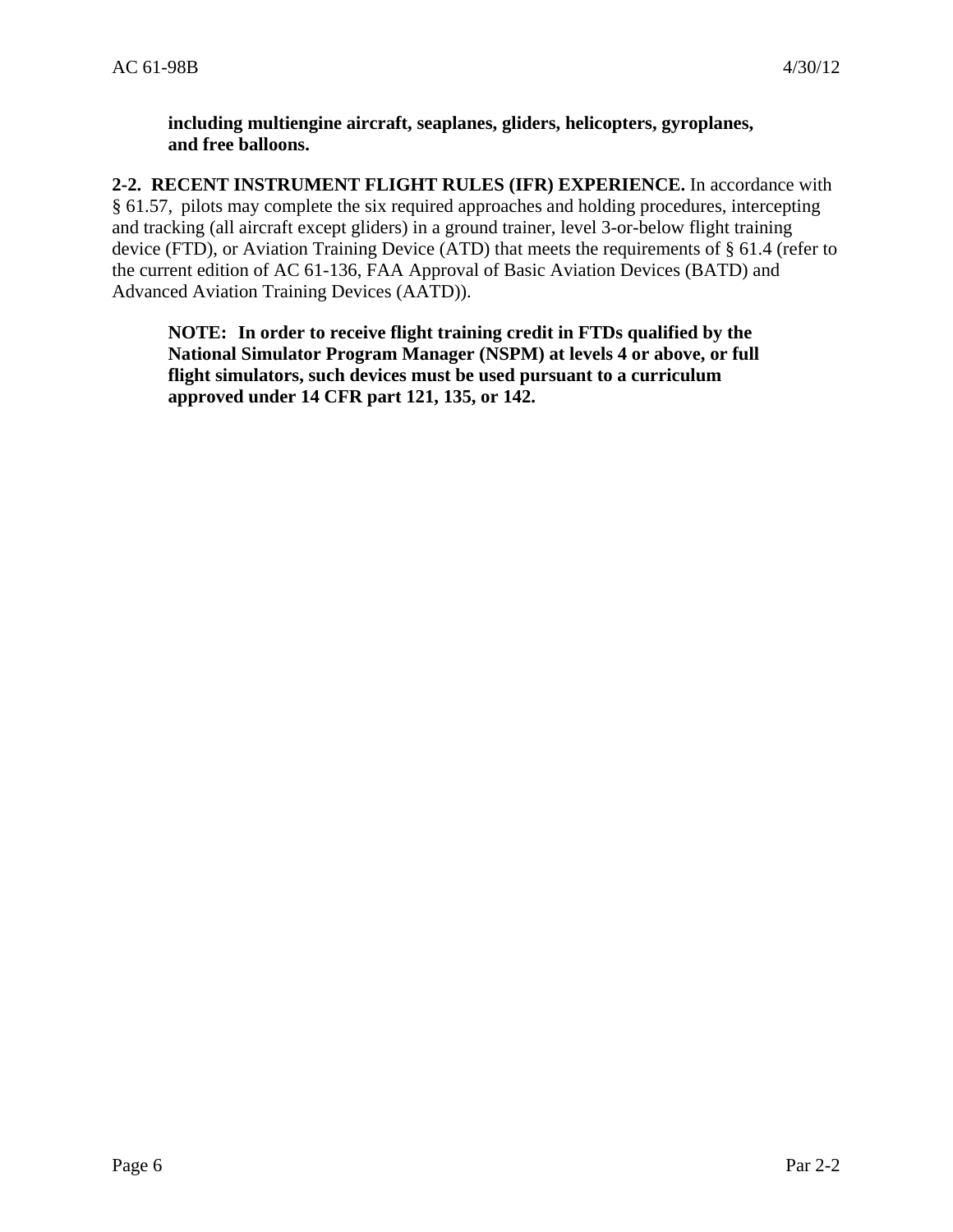# **CHAPTER 3. FLIGHT REVIEW**

**3-1. STRUCTURE AND INTENT OF THE FLIGHT REVIEW.** With the increasing complexity of the aviation operating environment, CFIs may want more specific guidance on how to structure and plan a flight review and develop contents that are specific to the needs of the pilot under review. The intention of the flight review is to be an industry-managed, FAA-monitored currency program. The CFI must be aware that the flight review is not a test or check ride, but an instructional service designed to assess and enhance a pilot's knowledge and skills.

**a. Accomplishing a Flight Review.** Under § 61.56(c) no person may act as PIC of an aircraft unless within the preceding 24 calendar-months that person has accomplished a satisfactory flight review in an aircraft for which that pilot is appropriately rated. An appropriately-rated instructor or other designated person must conduct the flight review. The purpose of the flight review is to provide for a regular evaluation of pilot skills and aeronautical knowledge.

**b. Completing WINGS (one or more phases).** The FAA reminds pilots and CFIs that, under § 61.56(e), a person who has satisfactorily completed one or more phases of the FAA-sponsored WINGS within the preceding 24 calendar-months does not need to accomplish the flight review requirements of this section. AC 61-91, WINGS Pilot Proficiency Program, current edition, describes how CFIs should encourage pilots to participate in WINGS.

**c. Completing Proficiency Checks and Ratings.** Pilots and CFIs should be aware that, under § 61.56(d), there is no requirement for pilots who have completed certain proficiency checks and ratings within the preceding 24 calendar-months to accomplish a separate flight review. These accomplishments include satisfactory completion of pilot proficiency checks conducted by the FAA, an approved pilot check airman, a Designated Pilot Examiner (DPE), or a U.S. Armed Force for a pilot certificate, rating, or operating privilege. However, the FAA recommends that pilots consider also accomplishing a review under some of the following circumstances. For example, a pilot with an Airplane Single-Engine Land (ASEL) rating may have recently obtained a glider rating, but may still wish to consider obtaining a flight review in a single-engine airplane if the appropriate 24-month period has nearly expired. When approached by pilots seeking advice on such matters, CFIs should consider the factors described in the following paragraphs.

**3-2. PRE-REVIEW CONSIDERATIONS.** Before undertaking the review, the CFI should interview the pilot to determine the nature of his or her flying and operating requirements. Elements to consider should include, but not be limited to, the following areas:

#### **a. Type of Equipment Flown.**

**(1)** Section 61.56(c)(1) states that to act as a PIC, a pilot must accomplish a flight review in an aircraft for which that pilot is rated. A pilot might hold multiple ratings. In such case, the pilot may take a flight review in any one of the aircraft for which he or she holds a rating or operating privilege and they will have met the regulatory requirement for all aircraft for which they hold a certificate and or rating. For example, a pilot who holds a private pilot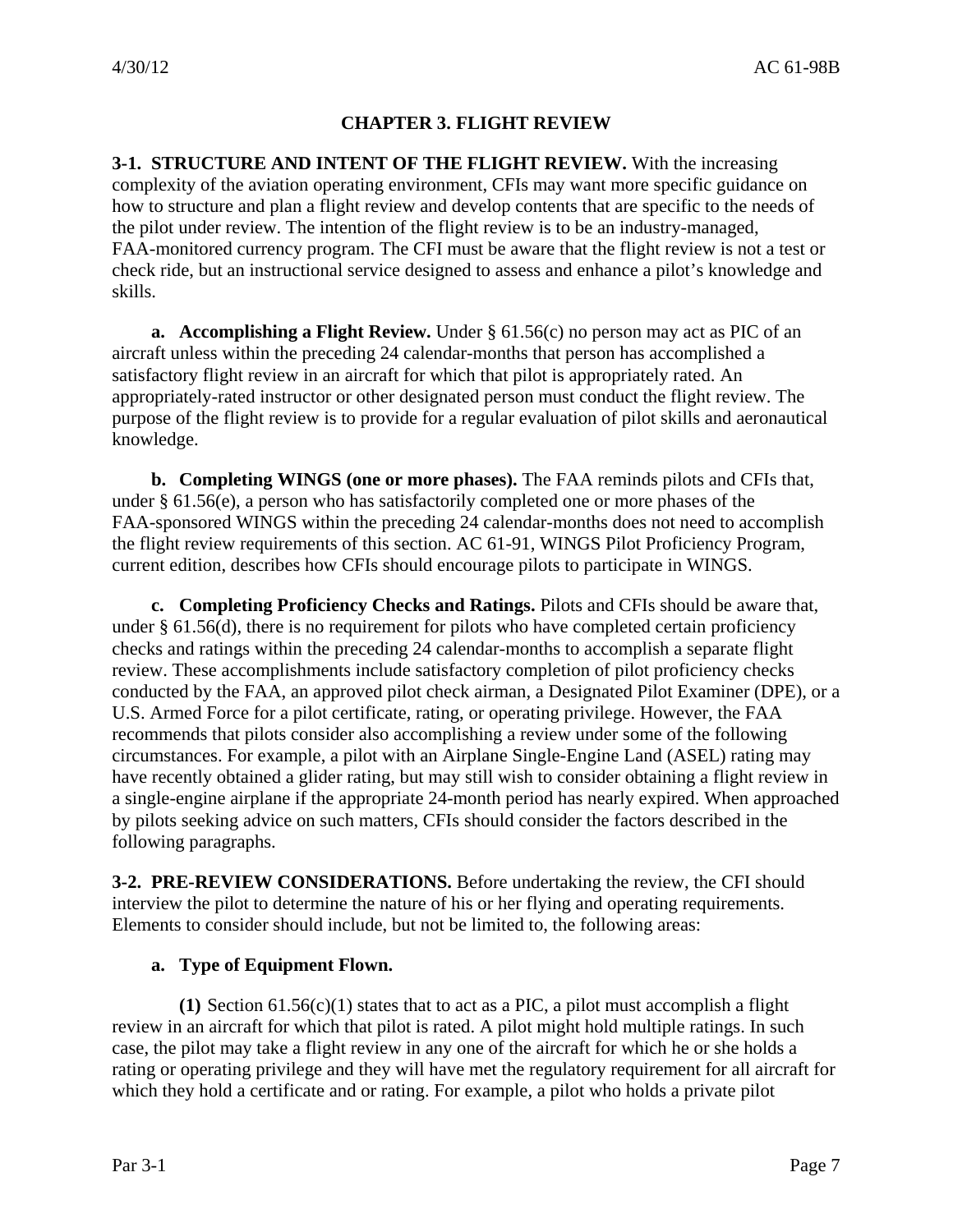certificate with an ASEL rating and a commercial balloon certificate may take a flight review in either aircraft and will have met the requirements of the rule for both. However, a pilot may not take a flight review in an aircraft for which he or she does not hold a rating or operating privilege. For example, that same ASEL rated pilot may not take a flight review in a Multiengine Land (MEL) airplane if he or she does not hold an MEL airplane rating. A pilot who holds only a sport pilot certificate may only take a flight review in a light sport aircraft for which he or she holds an operational privilege. For example, a sport pilot who holds airplane privileges could not take the flight review in a Cessna 172 since that airplane is not a light sport airplane and he or she does not hold operating privileges for that airplane.

**(2)** The reviewed maneuvers and procedures will vary depending on the category, class, and make and model of the aircraft used. For example, a review in a light multiengine aircraft will be different from one conducted in a small, two-seat tailwheel aircraft that utilizes limited instrumentation. The CFI may wish to recommend that the pilot complete the review in the aircraft most commonly flown, or in a more complex make and model used if he or she regularly flies several aircraft. The CFI may also wish to recommend that the pilot take a review in more than one category/class of aircraft under certain circumstances. For example, a pilot with ASEL and glider ratings may have flown only gliders in the last 2 years but is also contemplating flying single-engine airplanes in the near future. If a CFI is approached by a pilot who requests a review only in the glider, the CFI may wish to recommend an additional review by a qualified person in a single-engine airplane before the pilot acts as PIC of a single-engine airplane.

**b. Nature of Flight Operations.** The CFI should consider the type of flying usually done by the pilot before establishing the review plan for conducting his or her review. For example, a pilot conducting long-distance flights between busy terminal areas may need a different review than a pilot who usually flies in the local area from the same airport. The CFI should consider the need for an in-depth review of certain subjects or procedures if the type of flight operations is likely to change, or if other extenuating circumstances exist. For example, a pilot who normally conducts only local flight operations may plan to begin flying to a location with Class B airspace. Another pilot may only operate a two-seat aircraft without radio but will operate in close proximity to Class B airspace. In both cases, the CFI should include Class B airspace operating requirements and procedures in the flight review. This review should also include pertinent revisions to operational regulations to ensure that the pilot has full knowledge of these changes.

**c. Amount and Recency of Flight Experience.** The CFI should review the pilot's logbook to determine total flight time, time-in-type, and recency of experience in order to evaluate the need for particular maneuvers and procedures in the review. For example, a pilot who has not flown in several years may require an extensive review of basic maneuvers from the PTS appropriate to that pilot's certificate level. Pilots should pay particular attention to the special-emphasis areas found in the PTS. The same pilot may also require a more extensive review of 14 CFR part 91, including changes in airspace and other requirements. Another pilot who is upgrading to a newer or faster airplane should receive more emphasis on knowledge of aircraft systems and performance, or in cross-country procedures appropriate to a faster airplane. Regardless of flight experience, the CFI should ensure that the review plan includes all areas in which he or she determines that the pilot should receive training in order to operate safely. In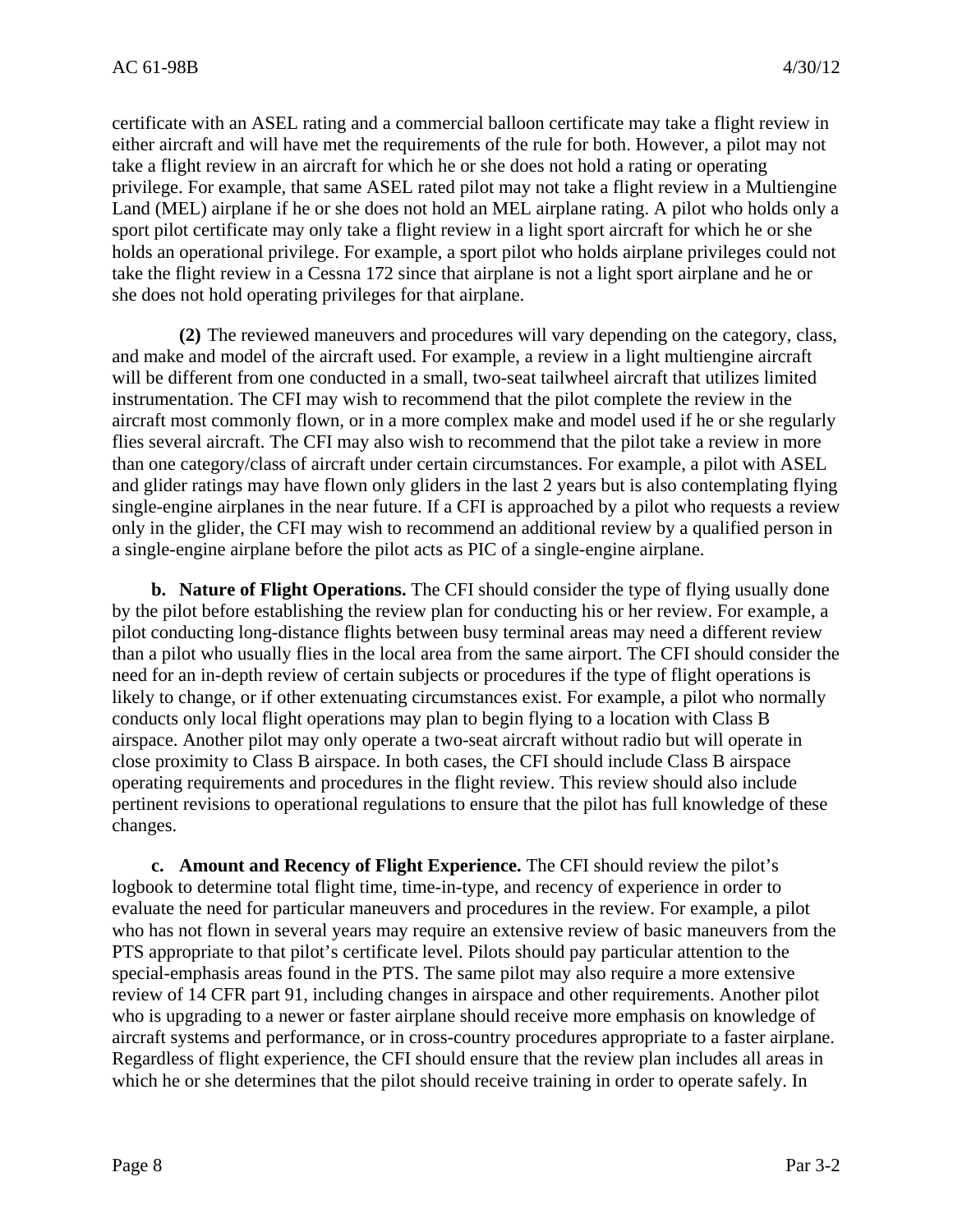some cases, the CFI may wish to recommend that the pilot accomplishes a complete refresher program.

**d. Agreement on the Conduct of the Review.** After completing the above analysis, the CFI should review these considerations with the pilot and reach an understanding regarding how he or she will conduct the review. The CFI may wish to provide the pilot with reading materials or recommend publications for study before actually undertaking the flight review. The CFI should also review the criteria for satisfactory completion of the review with the pilot.

**e. Instructor Qualifications.** Instructors should also consider their own experience and qualifications in a given make and model aircraft prior to giving a review in that model. The CFI conducting a flight review must hold a category, class, and (if appropriate) type rating on his or her pilot certificate. Also, the instructor must have a category and class rating on his or her flight instructor certificate or a sport instructor privilege in his or her logbook appropriate to the aircraft in which he or she conducts the review. To conduct a flight review in a multiengine airplane, the instructor must hold an airplane multiengine rating on their pilot and flight instructor certificates. For aircraft in which the CFI is not current or with which he or she is not familiar, he or she must obtain recent flight experience or sufficient knowledge of aircraft limitations, characteristics, and performance before conducting the review. In any case, the CFI must observe the rating limitations of § 61.195(b).

**3-3. PLANNING AND RECORDING THE REVIEW.** The CFI may wish to use FAA's online guidance available at www.faa.gov (see "Conducting an Effective Flight Review") to prepare, conduct, and document the flight review. Some of the material from this optional guide appears in the appendices. After reaching an agreement on how the CFI will conduct the review, he or she should prepare a plan for completing the review. The plan should include a list of regulatory subjects that the CFI will cover, the maneuvers and procedures that the pilot will need to accomplish, the anticipated sequence in which the segments will occur, and the location where the CFI will perform the review. You can find a suggested plan format in Appendix 1. Although not required by § 61.189, the CFI may wish to retain this plan for an appropriate time period as a record of the scope and content of the review.

**a. Review of Part 91 Operating and Flight Rules.** The CFI should tailor the review of general operating and flight rules to the needs of the pilot under review. The objective is to ensure that the pilot can comply with all regulatory requirements and operate safely in various types of airspace under an appropriate range of weather conditions. As a result, the CFI should conduct a review that is broad enough to meet this objective, yet provide a more comprehensive review in those areas in which the pilot's knowledge is weaker. In the latter instance, the CFI may wish to employ a variety of references/sources, such as the Aeronautical Information Manual (AIM), to ensure that the pilot's knowledge meets current standards.

**b. Pilot Deviations (PD).** The occurrence of incidents and PDs has emphasized the need to ensure that all pilots receive adequate briefing on PD avoidance awareness. PDs are broadly categorized as airborne or ground. Airborne PDs include altitude and heading deviations, and airspace violations. Ground PDs include runway incursions and any other unauthorized operation in the movement areas of an airport. Pilots should be familiar with all types of airspace, and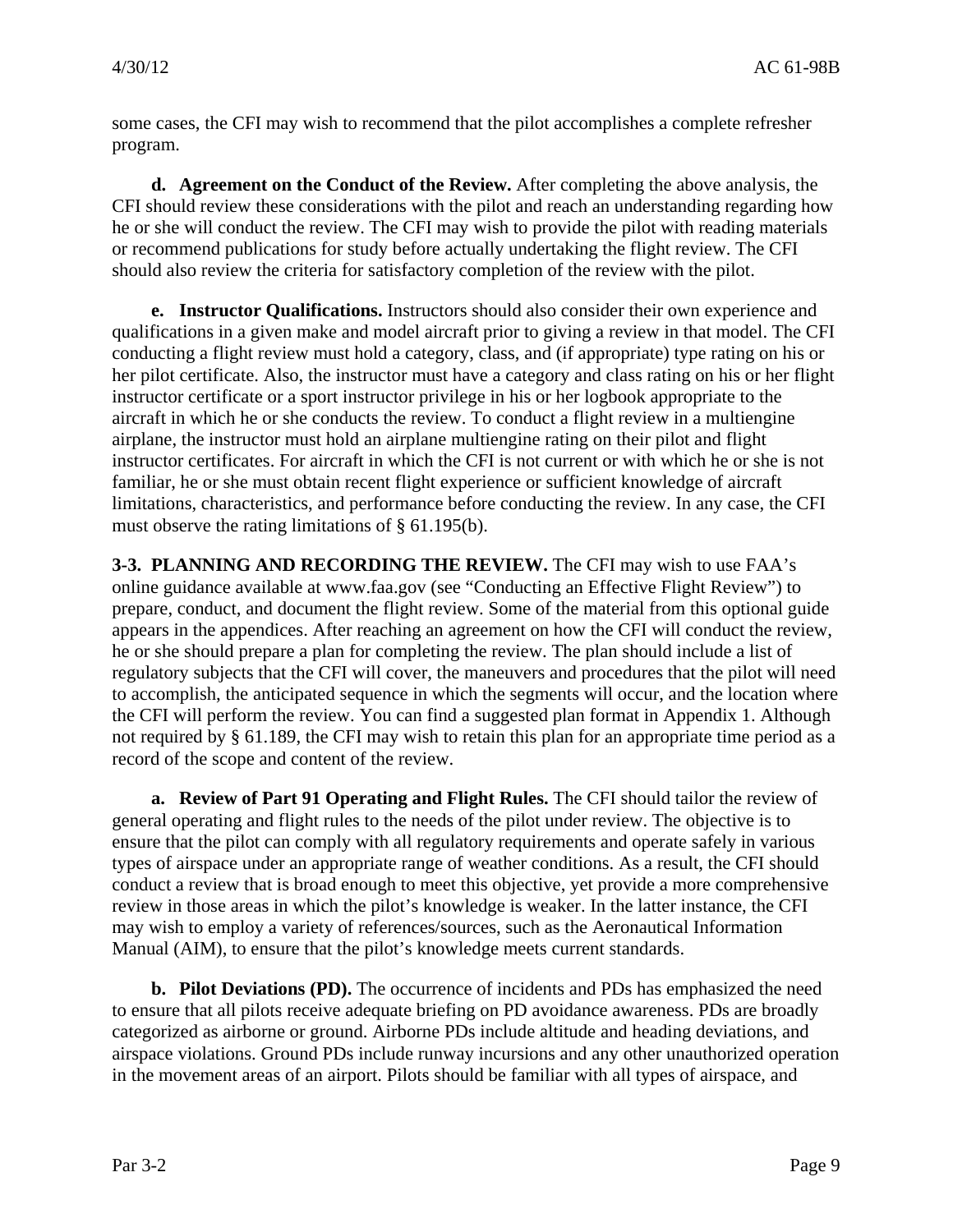ground operating procedures, and best practices to avoid potential PDs. The flight review may be the only regular proficiency and recurrency training experienced by some pilots. Therefore, CFIs should place appropriate emphasis on this part of the review.

## **c. Review of Maneuvers and Procedures.**

**(1)** The maneuvers and procedures covered during the review are those which, in the opinion of the CFI conducting the review, are necessary for the pilot to perform in order to demonstrate that he or she can safely exercise the privileges of his or her pilot certificate. Accordingly, the CFI should evaluate the pilot's skills and knowledge to the extent necessary to ensure that he or she can safely operate within regulatory requirements throughout a wide range of conditions. The CFI should always include abnormal and emergency procedures applicable to the aircraft flown in the flight review.

**(2)** The CFI may wish to prepare a preliminary plan for the flight review based on an interview or other assessment of the pilot's qualifications and skills. See Appendix 1 for suggested interview questions. Appendix 5 provides a sample CFI flight review checklist. The CFI should outline a sequence of maneuvers to the pilot taking the review. For example, this may include a cross-country flight to another airport with maneuvers accomplished while en route. It could also include a period of simulated instrument flight time. The CFI should request that the pilot conduct whatever preflight preparation is necessary to complete the planned flight. This preparation should include all items required in part 91, § 91.103, such as checking weather, calculating required runway lengths, calculating Weight and Balance (W&B), completing a flight log, filing a flight plan, and conducting the preflight inspection.

**(3)** Before beginning the flight portion of the review, the CFI should discuss various operational areas with the pilot. This oral review should include, but not be limited to, areas such as aircraft systems, speeds, performance, meteorological and other hazards (e.g., windshear and wake turbulence), operations in controlled airspace, and abnormal and emergency procedures. The emphasis during this discussion should be on practical knowledge of recommended procedures and regulatory requirements.

**(4)** Regardless of the pilot's experience, the CFI may wish to review at least those maneuvers considered critical to safe flight, such as stalls, slow flight, and takeoffs and landings. Based on his or her in-flight assessment of the pilot's skills, the CFI may wish to add other maneuvers from the PTS appropriate to the pilot's grade of certificate. All reviews should include those areas within the PTS identified as "Special Emphasis." Appendix 5 includes a list of suggested maneuvers. The FAA does not intend this list to be all-inclusive, nor does it limit a CFI's discretion in selecting other appropriate maneuvers and procedures. To the greatest possible extent, the CFI should organize and sequence the selected maneuvers in a realistic scenario appropriate to the kind of flying normally done by the pilot.

**(5)** The role of the CFI during the review is to provide an evaluation. However, the instructor is not limited to this role and may provide specific instruction to an airman on any areas the instructor notes as being weak. This additional instruction does not preclude the pilot's successful completion of the review as long as the deficiencies are corrected. If the additional instruction does not correct the deficiencies, and/or it becomes apparent to the instructor that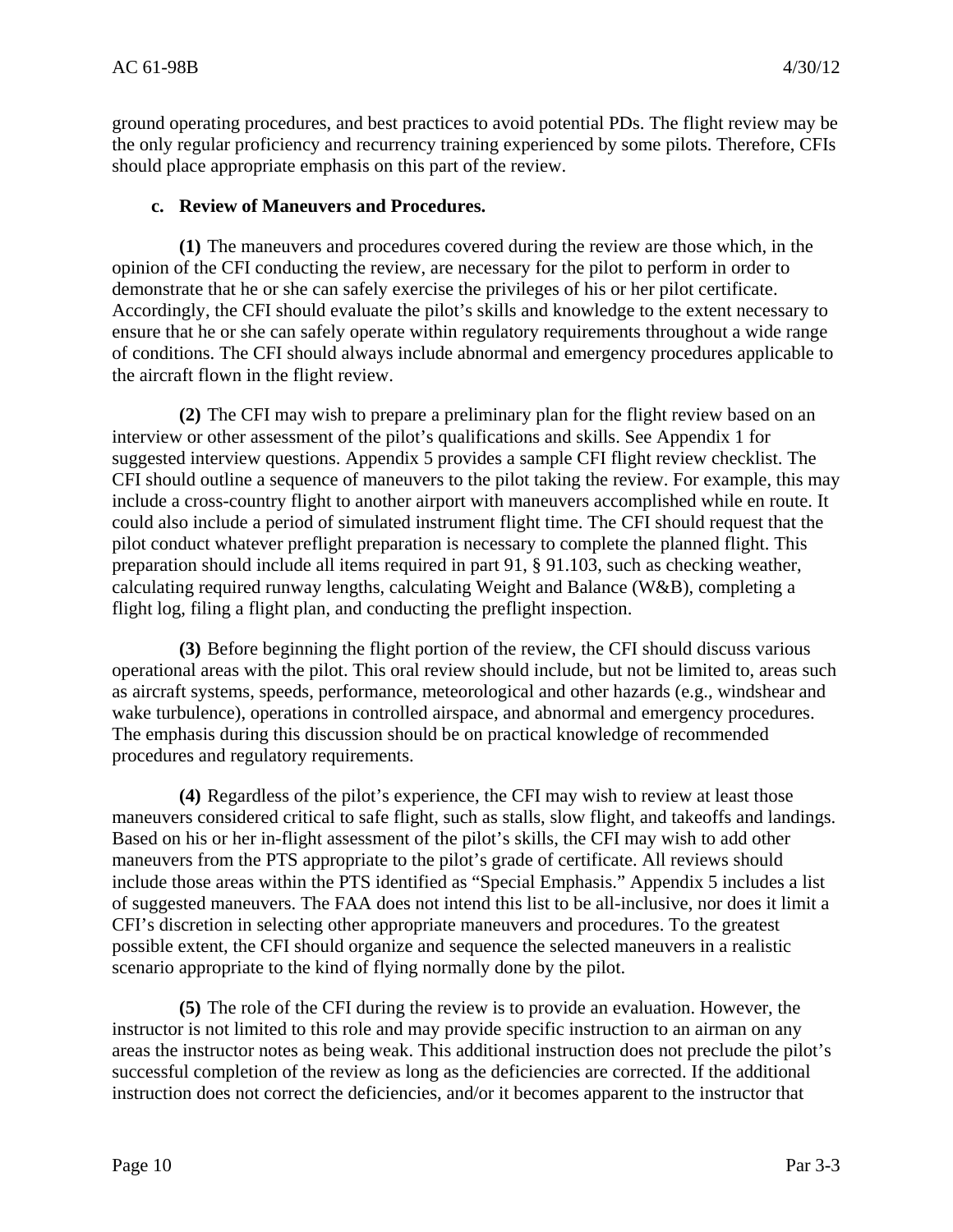additional flights will be necessary, the CFI should discuss the situation with the pilot and proceed accordingly.

**3-4. POST-REVIEW CONSIDERATIONS.** Upon completion of the review, the CFI should complete the summary and evaluation portion of the flight review checklist (if used) and debrief the pilot. Whether or not the review was satisfactory, the CFI should provide the pilot with a comprehensive analysis of his or her performance, including suggestions for improving any weak areas. The current edition of FAA-H-8083-9, Aviation Instructor's Handbook, chapter 5, provides specific suggestions for conducting the postflight evaluation discussion as a "collaborative critique."

**a. Unsatisfactory Completion of the Review.** The FAA does not intend the flight review to be a check ride. If the review is not satisfactory, the CFI should log the flight as "dual instruction given" and not as a "failure." The CFI should then recommend additional training in the areas of the review that were unsatisfactory. A pilot who does not receive an endorsement for a satisfactory flight review may continue to exercise the privileges of his or her certificate, provided that a period of 24 calendar-months has not elapsed since the pilot's last successful flight review or pilot proficiency check.

**b. Satisfactory Completion of the Review.** When the applicant has successfully completed the review, the CFI should endorse the pilot's logbook to certify that the pilot has satisfactorily accomplished the flight review. The CFI should make the endorsement for a satisfactory review in accordance with AC 61-65. The flight and ground time must also be logged in the pilot's logbook in accordance with § 61.51(a)(1).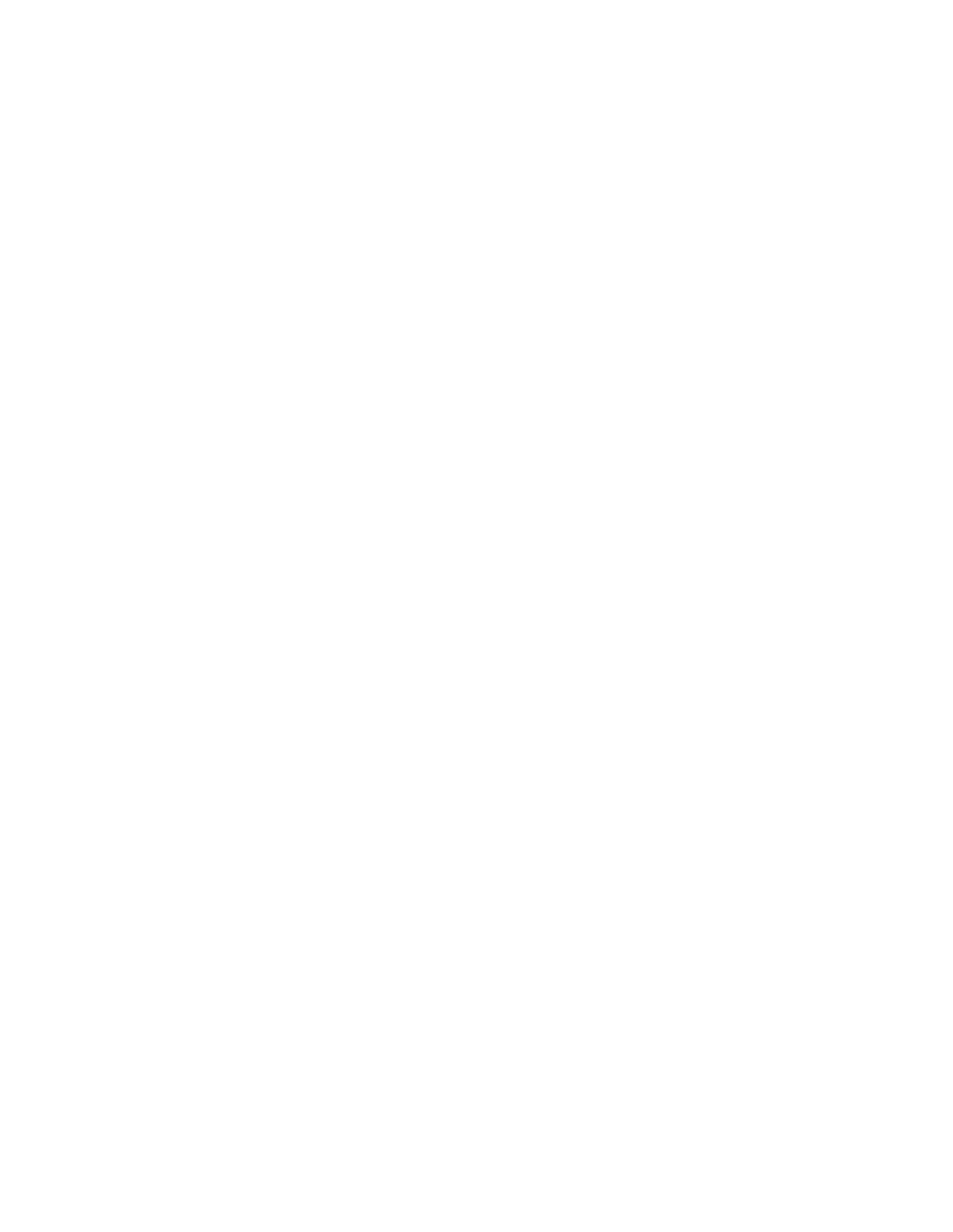# **CHAPTER 4. INSTRUMENT PROFICIENCY CHECK**

## **4-1. STRUCTURING AN INSTRUMENT PROFICIENCY CHECK (IPC).**

Section 61.57(d) outlines the conditions which require an IPC. This chapter provides guidance on the conduct of the IPC. In addition, the CFI may wish to use the FAA's optional online guidance document available at www.faa.gov (see "Instrument Proficiency Check Guidance"), to structure, conduct, and document the IPC. The appendices contain some of the material from the optional IPC guidance document.

**a. Instructor Requirements to Conduct an IPC.** The CFI should possess an instrument rating on their flight instructor certificate. The CFI should also possess an instrument rating and meet currency requirements on their pilot certificate. The basis for these are found in §§ 61.193(g) and 61.195(d) (6). For example, a comprehensive IPC in a multiengine airplane includes demonstration of engine-out procedures, which requires a CFI who holds both multiengine and instrument ratings on his or her pilot certificate.

# **NOTE: In addition to having the appropriate instructor ratings, the CFI should consider other factors relating to his or her ability to conduct an IPC. These include the factors discussed for the flight review as well as the instructor's own instrument currency.**

**b. Conducting an IPC.** A CFI may conduct part or all of the IPC in an approved ground trainer or level-3-or-below FTD that meets the requirements of § 61.4. If given in an aircraft training device, that trainer must receive specific approval for such use, in writing, by the FAA Administrator. Pilots or CFIs contemplating use of such a device for an IPC should contact their local FSDO. Guidance on the applicability of specific devices to particular tasks is located in the current edition of FAA-S-8081-4, Instrument Rating Practical Test Standards, appendix 2, and the specific device approval document.

# **NOTE: In order to receive flight training credit in FTDs qualified by the NSPM at levels 4 or above, or full flight simulators, such devices must be used pursuant to a curriculum approved under part 121, 135, or 142.**

**c. Precheck Considerations.** The CFI should structure an IPC in a manner similar to that of the flight review, tailoring the check to the needs of the pilot with mutual agreement on the scope of the check and a plan of action for accomplishing it.

**(1)** The CFI and pilot should discuss the operating conditions under which the CFI will conduct the check. If the CFI conducts the check in an airplane, the check may be under visual flight rules (VFR) or IFR in simulated instrument conditions, or it may be under IFR in actual instrument conditions. If the CFI conducts the check under IFR, whether conditions are simulated or actual, the CFI should ensure that the aircraft meets all part 91 requirements for operating under IFR. Additionally, if the pilot receiving the check is no longer current under IFR, the CFI should be aware that he or she must act as PIC during the flight and must meet IFR currency requirements. In general, the FAA prefers an instrument proficiency check given under VFR conditions. Conducting the review under VFR will effectively allow the instructor to add variety to the check and to simulate possible emergency conditions. However, if the CFI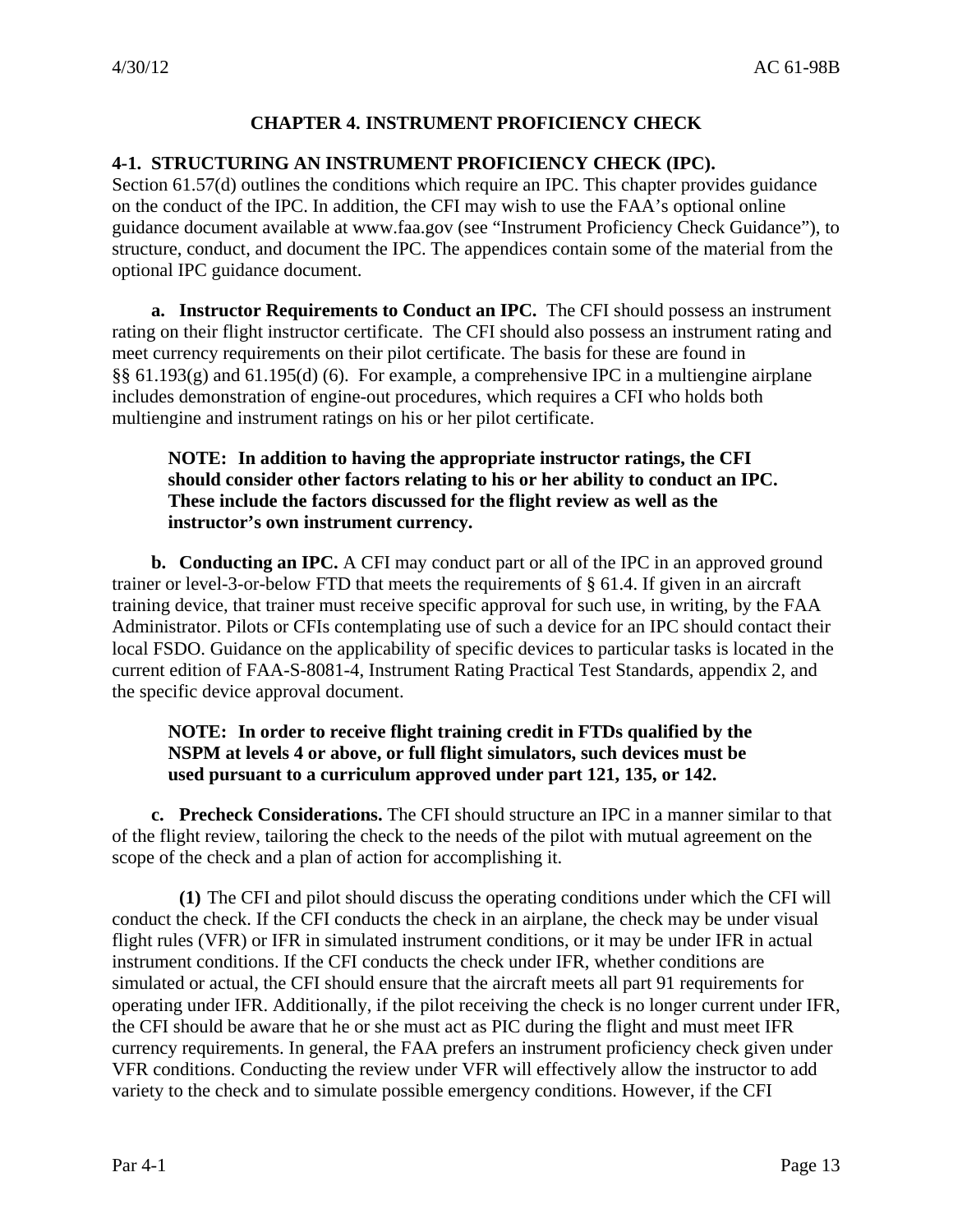conducts the check under VFR conditions, it is the CFI's responsibility to constantly remain vigilant to other aircraft throughout all phases of the flight.

**(2)** The Pilot's Instrument Experience Summary in Appendix 6 is available to help the CFI structure an appropriate ground review for the IPC. A table in FAA-S-8081-4 lists the maneuvers required for successful completion of the IPC.

**(3)** As with the flight review, the CFI should develop a plan of action that uses realistic scenarios to organize and sequence the required tasks and maneuvers. Appendix 8 contains a sample plan for conducting the proficiency check. The CFI should also discuss crewmember roles and responsibilities with the pilot.

# **4-2. IPC-KNOWLEDGE PORTION.**

**a. Determining the Pilot's Knowledge.** The CFI should determine that the pilot has adequate knowledge and understanding of part 91, especially subpart B, Flight Rules; subpart C, Equipment, Instrument, and Certificate Requirements; and subpart E, Maintenance, Preventive Maintenance, and Alterations. Additionally, the CFI should determine that the pilot has adequate knowledge and understanding of the following areas:

**(1)** Instrument en route and approach chart interpretation, including Standard Instrument Departures (SID), Obstacle Departure Procedures (ODP), Standard Terminal Arrival Routes (STAR), and Area Navigation (RNAV)/Global Positioning System (GPS)/wide area augmentation system (WAAS) procedures.

**(2)** Obtaining and analyzing weather information, including knowledge of hazardous weather phenomena such as icing and convective activity.

**(3)** Preflight planning, including aircraft performance, Notices to Airmen (NOTAM) information (including temporary flight restrictions (TFR)), fuel requirements, alternate requirements, and use of appropriate FAA publications such as the Airport/Facility Directory.

**(4)** Aircraft systems related to IFR operations, including appropriate operating methods, limitations, and emergency procedures due to equipment failure.

**(5)** Aircraft flight instruments and navigation equipment, including characteristics, limitations, operating techniques and emergency procedures due to malfunction or failure, such as lost communications procedures.

**(6)** Determining the airworthiness of the aircraft for instrument flight, including required inspections and documents.

**(7)** Air traffic control (ATC) procedures pertinent to flight under IFR with emphasis on elements of ATC clearances and pilot/controller responsibilities.

**b. Evaluation of the Pilot's Skills.** Following the discussion of the above subjects, the CFI should ask the pilot to prepare for the skill portion of the IPC by completing the necessary flight planning, obtaining current weather data, filing a flight plan, and conducting the preflight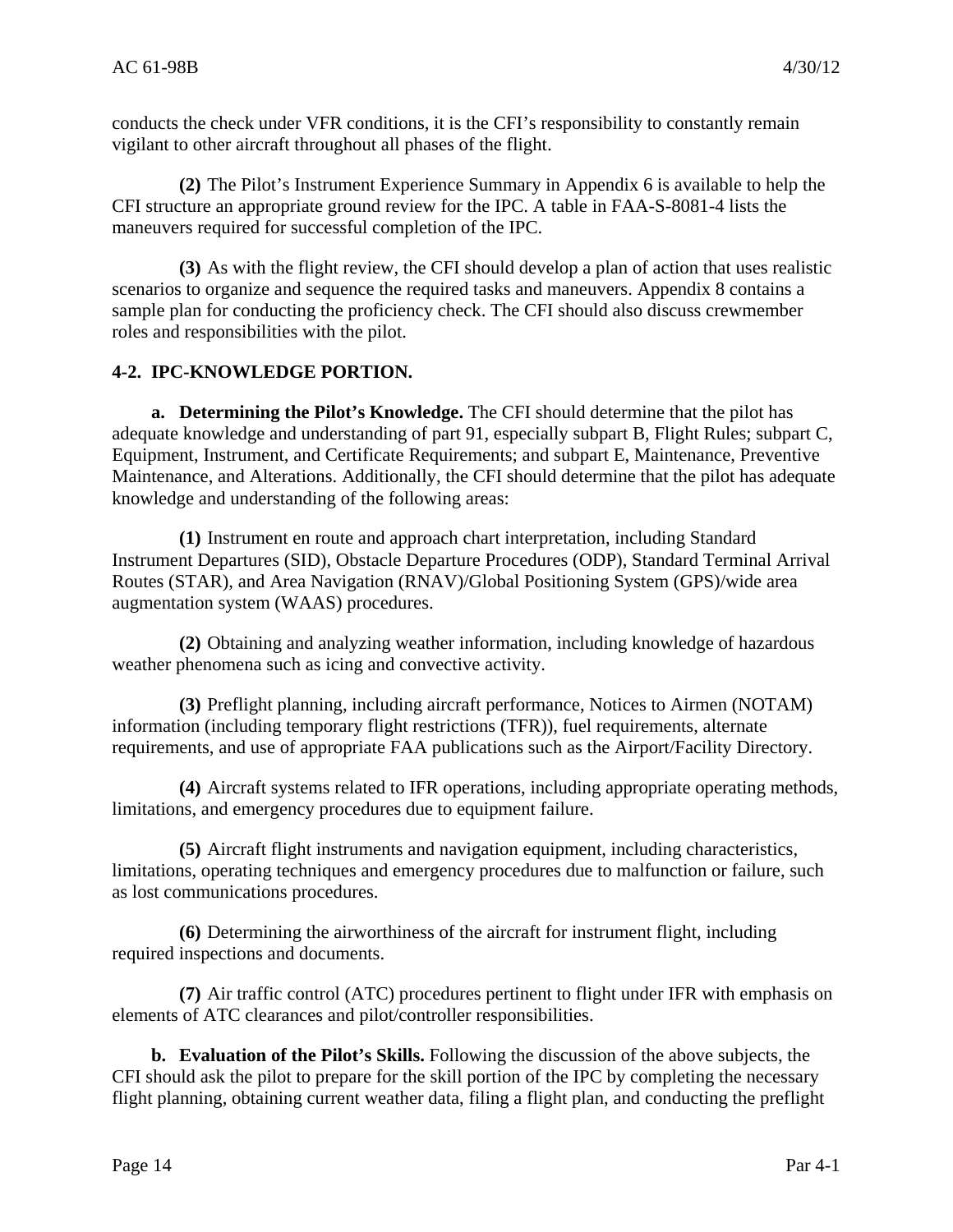inspection. In order to fully evaluate the pilot's skills under normal operating conditions, the CFI may wish to have the pilot conduct a short IFR cross-country flight with at least part of the flight conducted "in the system" under IFR.

**4-3. IPC-SKILL PORTION.** The maneuvers and procedures selected for the IPC must include those listed in Rating Task Table in FAA-S-8081-4. The CFI conducting the IPC has the discretion to require any other maneuver(s) necessary to determine that the pilot can safely operate under IFR in a broad range of conditions appropriate to the aircraft flown and the ATC environment selected. However, in any case, the CFI should pay particular attention to those areas within the PTS identified as "Special Emphasis." The CFI should emphasize proper adherence to ATC clearances. Regardless of the maneuvers and procedures selected, the CFI should ensure that the pilot demonstrates satisfactory basic attitude instrument flying skills. For checks conducted in an airplane but not under actual instrument weather conditions, the CFI should employ an appropriate view-limiting device to simulate instrument conditions. As an aid to the CFI, Appendix 8 contains a sample CFI IPC checklist for conducting the IPC.

**4-4. POST-IPC CONSIDERATIONS AND RECORDKEEPING.** Upon completion of the proficiency check, the CFI may wish to complete the summary and evaluation portion of the checklist (if used) and debrief the pilot on the results of the check (satisfactory or unsatisfactory). Regardless of the determination, the CFI should provide the pilot with a comprehensive analysis of his or her performance, including suggestions for improving any weak areas. Chapter 5 of FAA-H-8083-9 provides specific suggestions for conducting the postflight evaluation discussion as a "collaborative critique."

**a. Unsatisfactory Performance.** As with the flight review, the CFI should not endorse the pilot's logbook to reflect an unsatisfactory IPC. Rather, the CFI should log the session as "dual instruction given."

**b. Satisfactory Performance.** The endorsement for a satisfactory proficiency check should be in accordance with AC 61-65. If the CFI uses the sample plan and checklist in Appendix 8, then he or she may wish to retain the plan as a record of the scope and content of the competency check, even though not required by § 61.189.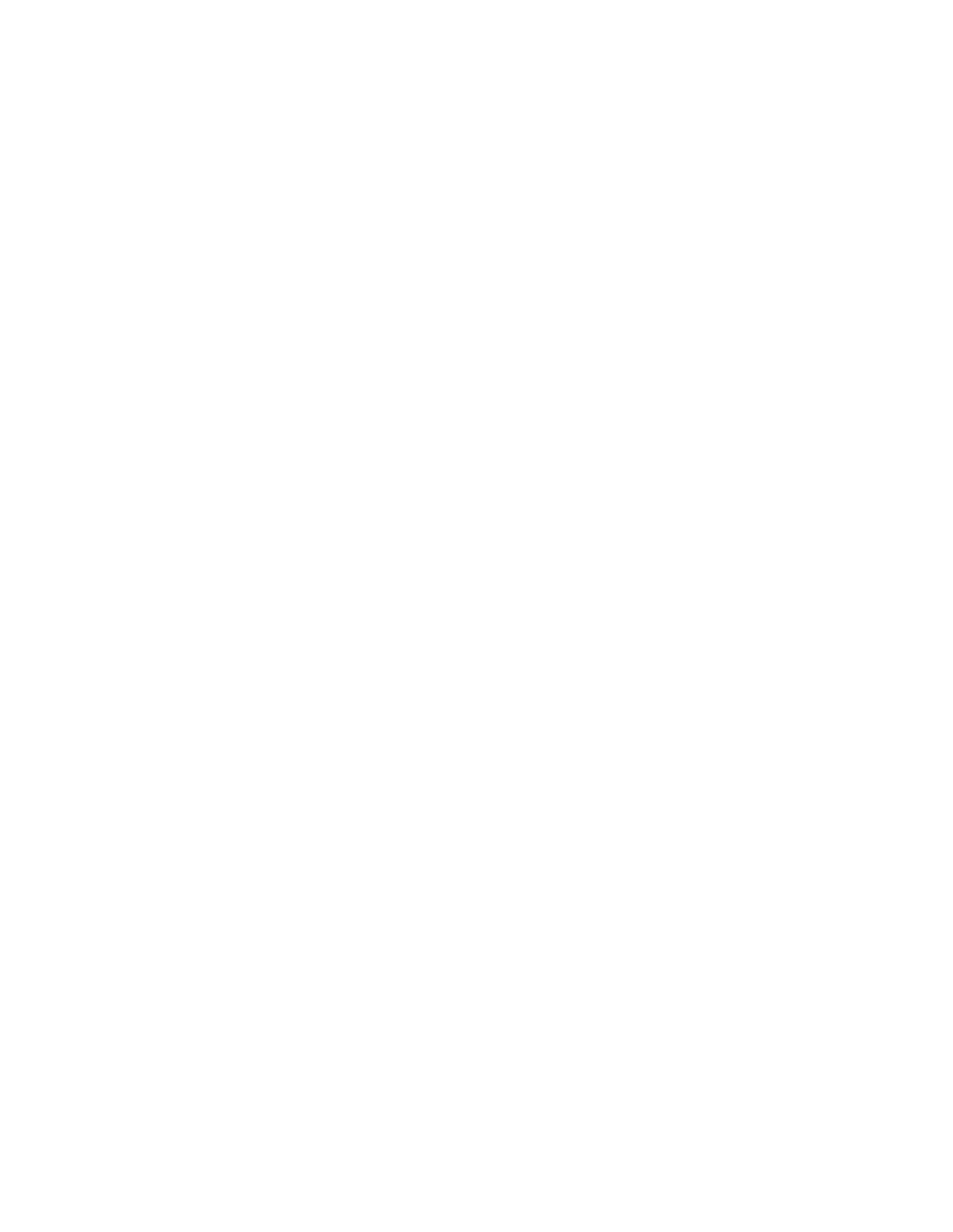# **APPENDIX 1. SAMPLE CERTIFICATED FLIGHT INSTRUCTOR'S FLIGHT REVIEW CHECKLIST**

#### **Step 1: Preflight Review Actions**

- $\Box$  Scheduling
- $\square$  Pilot's aeronautical history
- $\Box$  14 CFR part 91 review assignment
- $\Box$  Cross-country flight plan assignment

#### **Step 2: Ground Discussion**

- $\Box$  Regulatory review
- $\square$  Cross-country flight plan review

 $\square$  Risk management (RM) and personal minimums

#### **Step 3: Conducting the Flight**

- $\Box$  Physical aircraft (basic skills)
- $\Box$  Mental aircraft (systems knowledge)
- $\Box$  Aeronautical decision making

#### **Step 4: Postflight Discussion**

- $\Box$  Replay, reflect, reconstruct, redirect
- $\square$  Ouestions

#### **Step 5: Aeronautical Health Maintenance and Improvement Plan**

- $\square$  Personal minimums checklist
- $\square$  Personal proficiency practice plan
- $\Box$  Training plan (if desired)
- $\Box$  Resources list

#### **Sample Pilot's Aeronautical History for Flight Review**

| Pilot:                                | What percentage of         |
|---------------------------------------|----------------------------|
| Certificated flight instructor (CFI): | Pleasure Busin             |
| Address:                              |                            |
|                                       |                            |
| e-mail:                               | <b>Personal Skills Ass</b> |
|                                       | 0, 1, 1, 0                 |

#### **Pilot Certificate(s):**

Private\_\_\_\_\_\_\_\_\_\_Commercial \_\_\_\_\_\_\_\_\_\_\_\_\_\_\_\_\_\_\_\_\_\_\_\_\_Areas for Air transport pilot (ATP) \_\_\_\_\_\_\_\_\_\_\_\_\_\_\_\_\_\_\_\_\_\_\_\_\_\_\_ Flight Instructor \_\_\_\_\_\_\_\_\_\_\_\_\_\_\_\_\_\_\_\_\_\_\_\_\_\_\_\_\_\_\_\_\_\_ Aviation goals? \_\_\_\_\_\_\_\_\_\_\_\_\_\_\_\_\_\_\_\_\_\_\_

#### **Ratings (not necessarily inclusive):**

Instrument\_\_\_Airplane Single-Engine Land (ASEL) Multiengine Land (MEL) Lighter-than-air (LTA)\_\_\_\_\_

Rotorcraft \_\_\_(etc.)

#### **Experience (pilot):**

Total time Last 6 months Letter Controller and the Last 6 months Letter Last 6 months Letter Last 6 months Letter L Average hours/month \_\_\_\_\_\_\_\_\_\_\_\_\_\_\_\_\_\_ Time Since last flight review \_\_\_\_\_\_\_\_\_\_\_\_ Since last instrument proficiency check (IPC) \_\_\_\_\_\_\_\_\_\_\_\_\_\_\_\_\_\_\_\_\_\_\_\_\_\_\_\_\_\_\_

#### **Experience (aircraft):**

Aircraft type(s) you fly \_\_\_\_\_\_\_\_\_\_\_\_\_\_\_\_\_ Aircraft used most often Total time Last 6 months Average hours/month

#### **Experience (flight environment):**

Since your last flight review, approximately how many hours have you logged in: Day visual flight rules (VFR) \_\_\_\_\_\_\_\_\_\_\_\_

Day instrument flight rules (IFR)

\_\_\_\_\_\_\_\_\_\_\_\_\_\_\_\_\_\_\_\_\_\_\_\_\_\_\_\_\_\_\_\_\_\_\_\_ Instrument meteorological conditions (IMC)

\_\_\_\_\_\_\_\_\_\_\_\_\_\_\_\_\_\_\_\_\_\_\_\_\_\_\_\_\_\_\_\_\_\_\_\_

\_\_\_\_\_\_\_\_\_\_\_\_\_\_\_\_\_\_\_\_\_\_\_\_\_\_\_\_\_\_\_\_\_\_\_\_ Night VFR\_\_\_\_\_\_\_\_\_Night IFR \_\_\_\_\_\_\_\_\_ Mountainous/Overwater \_\_\_\_\_\_\_\_\_\_\_\_\_\_\_\_ Towered\_\_\_\_\_\_\_\_Non-Towered \_\_\_\_\_\_\_\_\_

#### **Type of Flying (external factors):**

your flying is for: ness\_\_\_\_\_\_\_Local\_\_\_\_\_\_\_ Cross country \_\_\_\_\_\_

\_\_\_\_\_\_\_\_\_\_\_\_\_\_\_\_\_\_\_\_\_\_\_\_\_\_\_\_\_\_\_\_\_\_\_\_

\_\_\_\_\_\_\_\_\_\_\_\_\_\_\_\_\_\_\_\_\_\_\_\_\_\_\_\_\_\_\_\_\_\_\_\_

**Personant:** 

Strengths as a pilot? \_\_\_\_\_\_\_\_\_\_\_\_\_\_\_\_\_\_\_

Areas for improvement? \_\_\_\_\_\_\_\_\_\_\_\_\_\_\_\_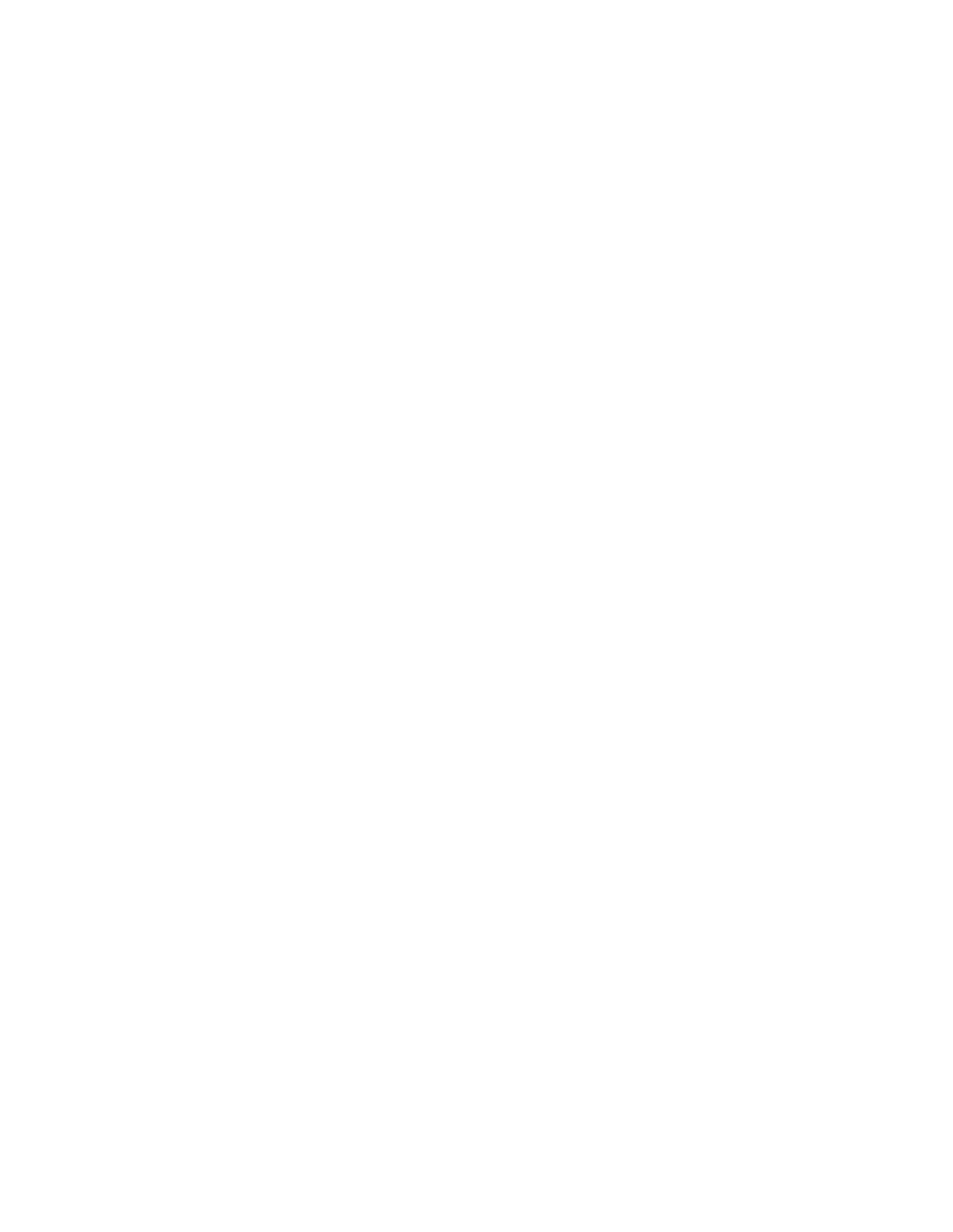# **APPENDIX 2. REGULATORY REVIEW GUIDE**

|          | <b>Experience.</b> Recent flight experience (14 CFR part 61, § 61.57).             |  |  |
|----------|------------------------------------------------------------------------------------|--|--|
|          |                                                                                    |  |  |
|          | <b>Responsibility:</b>                                                             |  |  |
|          | Authority (14 CFR part 91 § 91.3).<br>٠                                            |  |  |
|          | Flightcrew members at station (§ 91.105).<br>$\bullet$                             |  |  |
|          | Preflight action (§ 91.103).                                                       |  |  |
|          | Safety belts (§ 91.107).<br>$\bullet$                                              |  |  |
| Pilot    | Air traffic control (ATC) instructions (§ 91.123).<br>$\bullet$                    |  |  |
|          |                                                                                    |  |  |
|          | <b>Cautions:</b>                                                                   |  |  |
|          | Careless or reckless operation $(\S 91.13)$ .<br>٠                                 |  |  |
|          | Dropping objects $(\S 91.15)$ .                                                    |  |  |
|          | Alcohol or drugs $(\S 91.17)$ .<br>$\bullet$                                       |  |  |
|          | Supplemental oxygen (§ 91.211).                                                    |  |  |
|          | Fitness for flight (Aeronautical Information Manual (AIM) (chapter 8,<br>$\bullet$ |  |  |
|          | section 1)).                                                                       |  |  |
|          | <b>Airworthiness:</b>                                                              |  |  |
|          | Basic (§ 91.7).<br>٠                                                               |  |  |
|          | Flight manual, markings, and placards (§ 91.9).                                    |  |  |
|          | Certifications required (§ 91.203).<br>$\bullet$                                   |  |  |
|          | Instrument and equipment requirements (§ 91.205).<br>٠                             |  |  |
|          | Emergency locator transmitter (ELT) (§ 91.207).<br>$\bullet$                       |  |  |
|          | Position lights $(\S 91.209)$ .<br>$\bullet$                                       |  |  |
|          | Inoperative instruments and equipment (§ 91.213).<br>$\bullet$                     |  |  |
|          | Transponder requirements (§ 91.215).<br>$\bullet$                                  |  |  |
|          |                                                                                    |  |  |
| Aircraft | <b>Maintenance:</b>                                                                |  |  |
|          | Responsibility (§ 91.403).                                                         |  |  |
|          | Maintenance required (§ 91.405).                                                   |  |  |
|          | Operation after maintenance (§ 91.407).                                            |  |  |
|          | Maintenance records (§ 91.417).                                                    |  |  |
|          |                                                                                    |  |  |
|          | <b>Inspections:</b>                                                                |  |  |
|          | Annual, Airworthiness Directives (AD), 100 hours (§ 91.409).                       |  |  |
|          | Altimeter and pitot static system (§ 91.411).                                      |  |  |
|          | Very high frequency Omnidirectional Range (VOR) check (§ 91.171).                  |  |  |
|          | Transponder $(\S 91.413)$ .                                                        |  |  |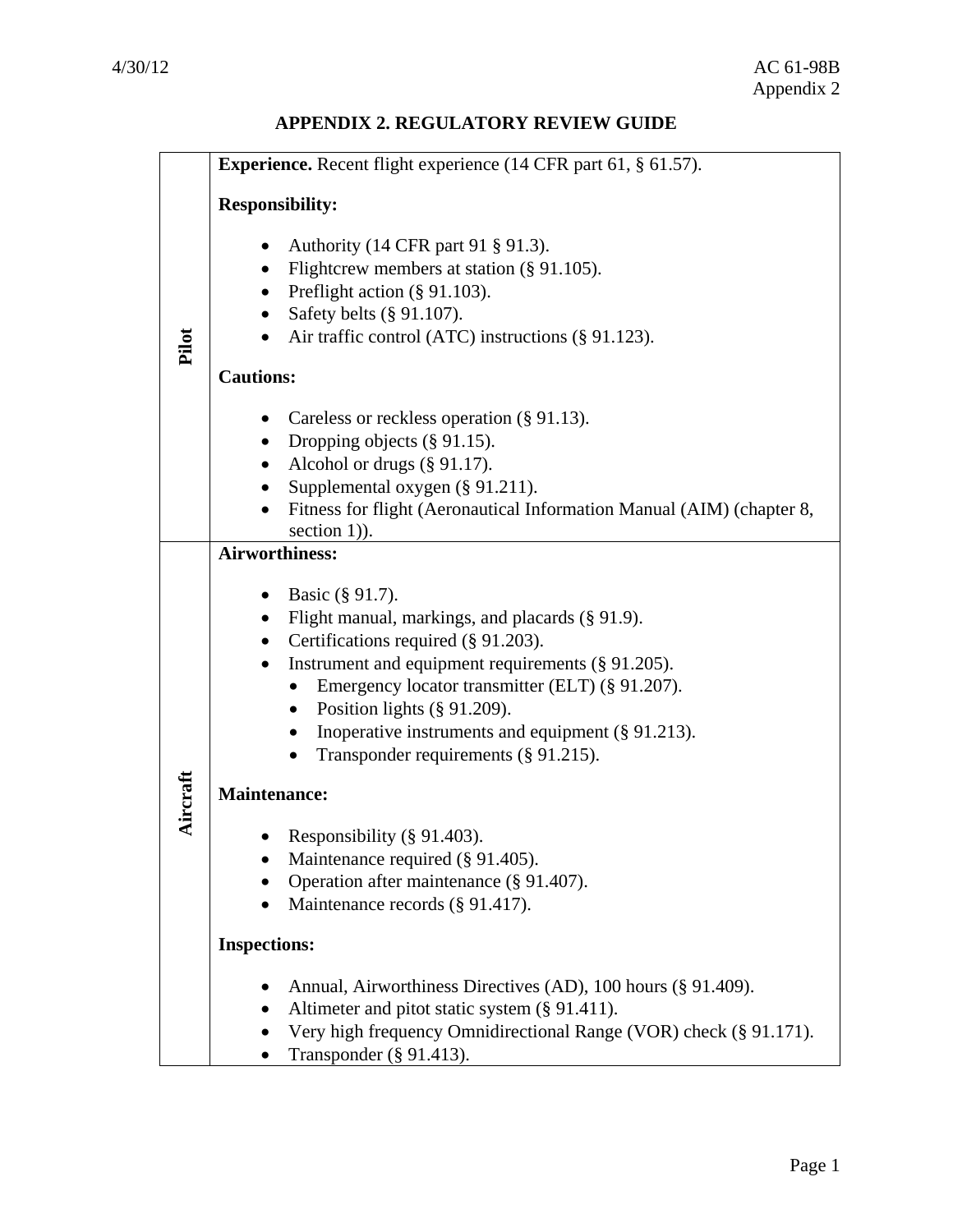|                       | ELT $(\S 91.207)$ .                                                                                                                                                                                                                                                                                                                                                                                                                                                                                                                                                                                                                                                                                                                                                                             |  |
|-----------------------|-------------------------------------------------------------------------------------------------------------------------------------------------------------------------------------------------------------------------------------------------------------------------------------------------------------------------------------------------------------------------------------------------------------------------------------------------------------------------------------------------------------------------------------------------------------------------------------------------------------------------------------------------------------------------------------------------------------------------------------------------------------------------------------------------|--|
|                       |                                                                                                                                                                                                                                                                                                                                                                                                                                                                                                                                                                                                                                                                                                                                                                                                 |  |
|                       | Airports:                                                                                                                                                                                                                                                                                                                                                                                                                                                                                                                                                                                                                                                                                                                                                                                       |  |
|                       | Markings (AIM (chapter 2, section 3)).<br>٠<br>Operations (AIM (chapter 4, section 3); §§ 91.125 and 91.126).<br>Traffic Patterns (§ 91.126).<br>$\bullet$                                                                                                                                                                                                                                                                                                                                                                                                                                                                                                                                                                                                                                      |  |
|                       | Airspace:                                                                                                                                                                                                                                                                                                                                                                                                                                                                                                                                                                                                                                                                                                                                                                                       |  |
| Environment           | Altimeter Settings (AIM (chapter 7, section 2); § 91.121).<br>Minimum Safe Altitudes (§§ 91.119 and 91.177).<br>$\bullet$<br>Cruising Altitudes (AIM (chapter 3, section 1, paragraph 3-1-5);<br>$\bullet$<br>§§ 91.159 and 91.179).<br>Speed Limits $(\S 91.117)$ .<br>$\bullet$<br>Right of Way (§ 91.113).<br>$\bullet$<br>Formation $(\S 91.111)$ .<br>$\bullet$<br>Types of Airspace (AIM (chapter 3)).<br>Controlled Airspace (AIM (chapter 3, section 2); §§ 91.129, 91.130,<br>$\bullet$<br>91.131, and 91.135).<br>Class G Airspace (AIM (chapter 3, section 3).<br>Special Use (AIM (chapter 3, section 4); §§ 91.133, 91.137, 91.141.<br>91.143, and 91.145).<br>Emergency Air Traffic Rules (AIM (chapter 5, section 6); § 91.139).<br><b>Air Traffic Control &amp; Procedures:</b> |  |
|                       | Services (AIM (chapter 4, section 1)).<br>Radio Communications (AIM (chapter 4, section 2); Pilot/Controller<br>Glossary).<br>Clearances (AIM (chapter 4, section 4)).<br>Procedures (AIM (chapter 5)).                                                                                                                                                                                                                                                                                                                                                                                                                                                                                                                                                                                         |  |
|                       | <b>Weather:</b>                                                                                                                                                                                                                                                                                                                                                                                                                                                                                                                                                                                                                                                                                                                                                                                 |  |
|                       | Meteorology (AIM (chapter 7, section 1)).<br>Wake Turbulence (AIM (chapter 7, section 3)).                                                                                                                                                                                                                                                                                                                                                                                                                                                                                                                                                                                                                                                                                                      |  |
| Pressures<br>External | Personal Minimums Checklist.<br>Risk management (RM) (3-P model).<br>Practical test standards (PTS) Special Emphasis Items.                                                                                                                                                                                                                                                                                                                                                                                                                                                                                                                                                                                                                                                                     |  |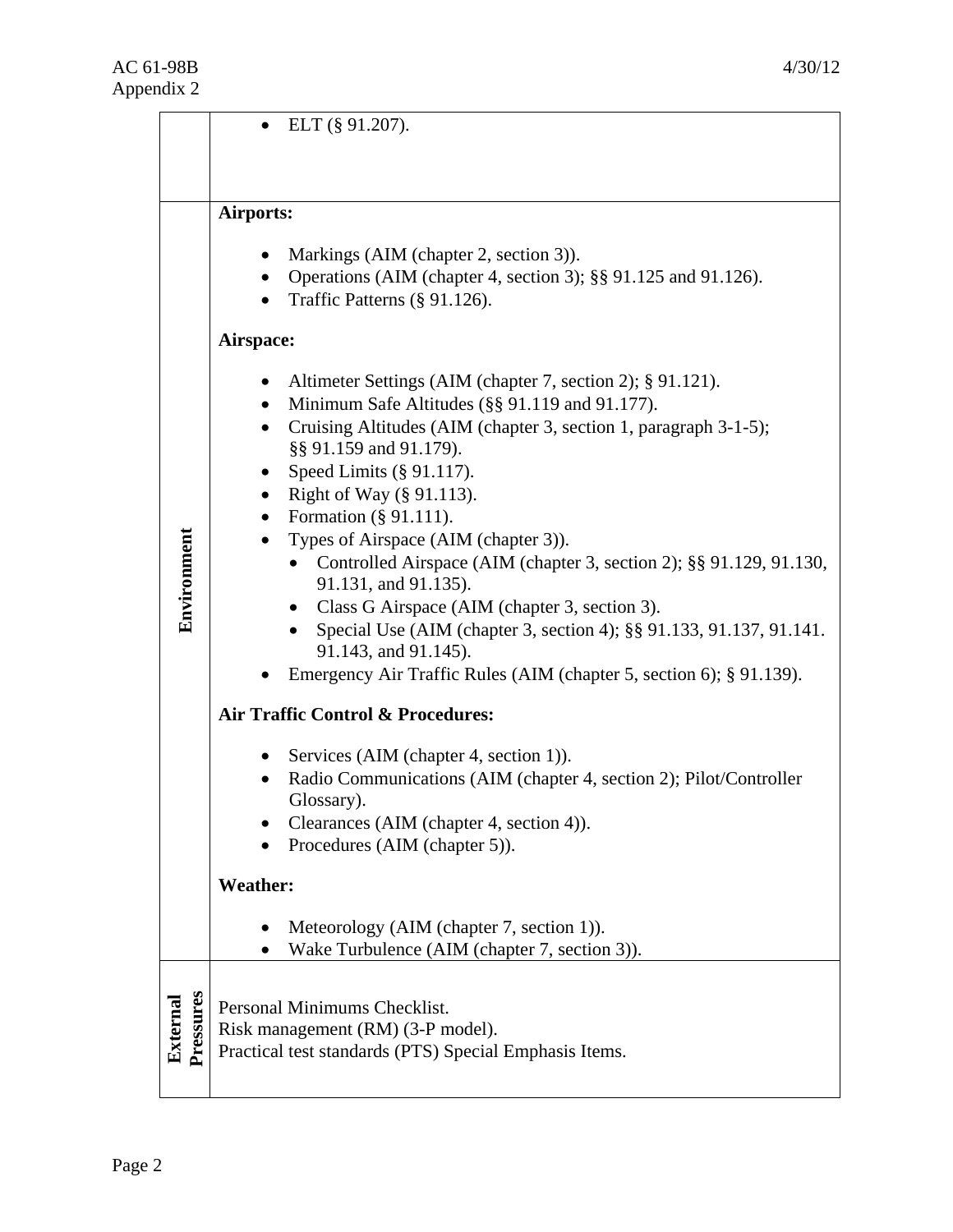# **APPENDIX 3. SAMPLE PILOT'S PERSONAL AERONAUTICAL GOALS**

| Pilot's Name: |                     |
|---------------|---------------------|
| Date:         | <b>Review Date:</b> |

# **Training Goals**

|        | Certificate Level (Private, Commercial, air transport pilot (ATP))                        |
|--------|-------------------------------------------------------------------------------------------|
|        | Ratings (Instrument, Multiengine Land (MEL), Airplane Single Engine Sea                   |
|        | (ASES), Airplane Multiengine Sea (AMES), Rotorcraft, Glider, etc.)                        |
|        | Endorsements (high performance, complex, tailwheel, high altitude, etc.)                  |
|        | Phase in Pilot Proficiency Program (WINGS)                                                |
|        | Instructor Qualifications (certificated flight instructor (CFI), CFI – instrument (CFII), |
|        | Multiengine Instructor, advanced ground instructor (AGI), instrument ground               |
|        | instructor (IGI))                                                                         |
| Other: |                                                                                           |

# **Proficiency Goals**

|        | Lower personal minimums to:   |                                 |  |
|--------|-------------------------------|---------------------------------|--|
|        |                               | Ceiling                         |  |
|        |                               | Visibility                      |  |
|        |                               | Winds                           |  |
|        |                               | Precision approach minimums     |  |
|        |                               | Non-precision approach minimums |  |
|        | Fly at least:                 |                                 |  |
|        |                               | Times per month                 |  |
|        |                               | Hours per month                 |  |
|        |                               | Hours per year                  |  |
|        |                               | Cross-country flights per year  |  |
|        |                               | Night hours per month           |  |
|        | Make a cross-country trip to: |                                 |  |
|        |                               |                                 |  |
| Other: |                               |                                 |  |

 $\mathcal{L}_\text{max}$  , and the set of the set of the set of the set of the set of the set of the set of the set of the set of \_\_\_\_\_\_\_\_\_\_\_\_\_\_\_\_\_\_\_\_\_\_\_\_\_\_\_\_\_\_\_\_\_\_\_\_\_\_\_\_\_\_\_\_\_\_\_\_\_\_\_\_\_\_\_\_\_\_\_\_\_\_\_

#### **Aeronautical Training Plan**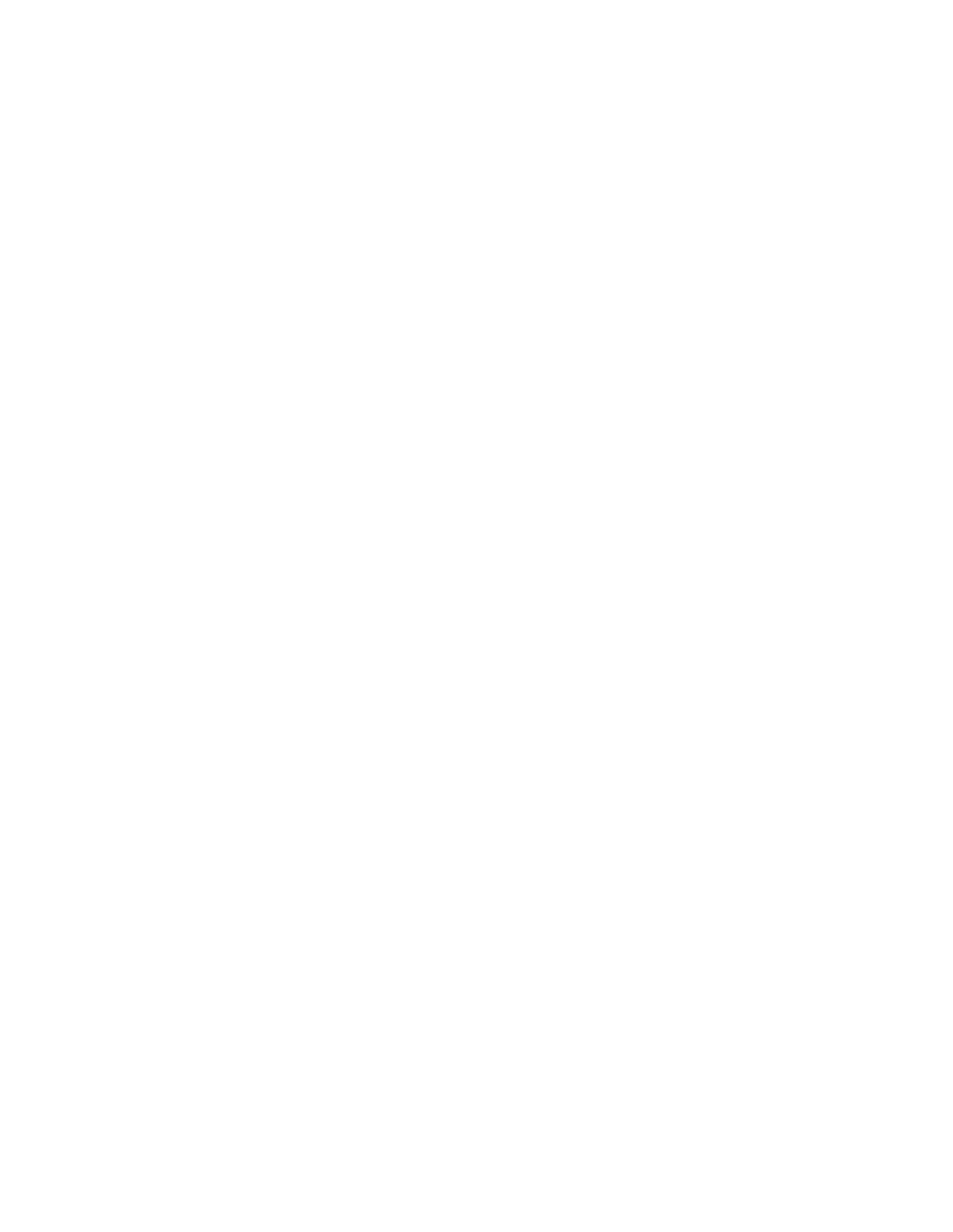# **APPENDIX 4. SAMPLE AIRPLANE PILOT'S PROFICIENCY PRACTICE PLAN**

Pilot's Name:\_\_\_\_\_\_\_\_\_\_\_\_\_\_\_\_\_\_\_\_\_\_\_\_\_\_CFI:\_\_\_\_\_\_\_\_\_\_\_\_\_\_\_\_\_\_\_\_\_\_\_\_\_\_\_\_\_\_\_ Date:\_\_\_\_\_\_\_\_\_\_\_\_\_\_\_\_\_\_\_\_\_\_\_\_\_\_\_Review Date:\_\_\_\_\_\_\_\_\_\_\_\_\_\_\_\_\_\_\_\_\_\_\_\_\_\_\_\_\_

#### **Visual Flight Rules (VFR) Flight Profile – Every 4-6 Weeks:**

1. Preflight (include 3-P risk management process (RMP)) (refer to Appendix 9, Resources, paragraph 5). Normal taxi, takeoff, departure to practice area.

**CHAPS** (before each maneuver):

- Clear the area.
- Heading established and noted.
- Altitude established (at least 3,000 above ground level (AGL)).
- Position near a suitable emergency landing area.
- Set power and aircraft configuration.
- 1. Steep turns (both directions), altitude within 100 feet and airspeed within 10 knots.
- 2. Power-off stalls (approach to landing) and recovery.
- 3. Power-on stalls (takeoff/departure) and recovery.
- 4. Ground reference maneuvers (600' to 1000' AGL).
- 5. Pattern practice:
	- Normal landing (full flaps).
	- Short-field takeoff and landing over a 50 feet obstacle.
	- Soft-field takeoff and landing.
- 1. Secure the aircraft.
- 2. Review your performance.
- 3. Schedule next proficiency flight.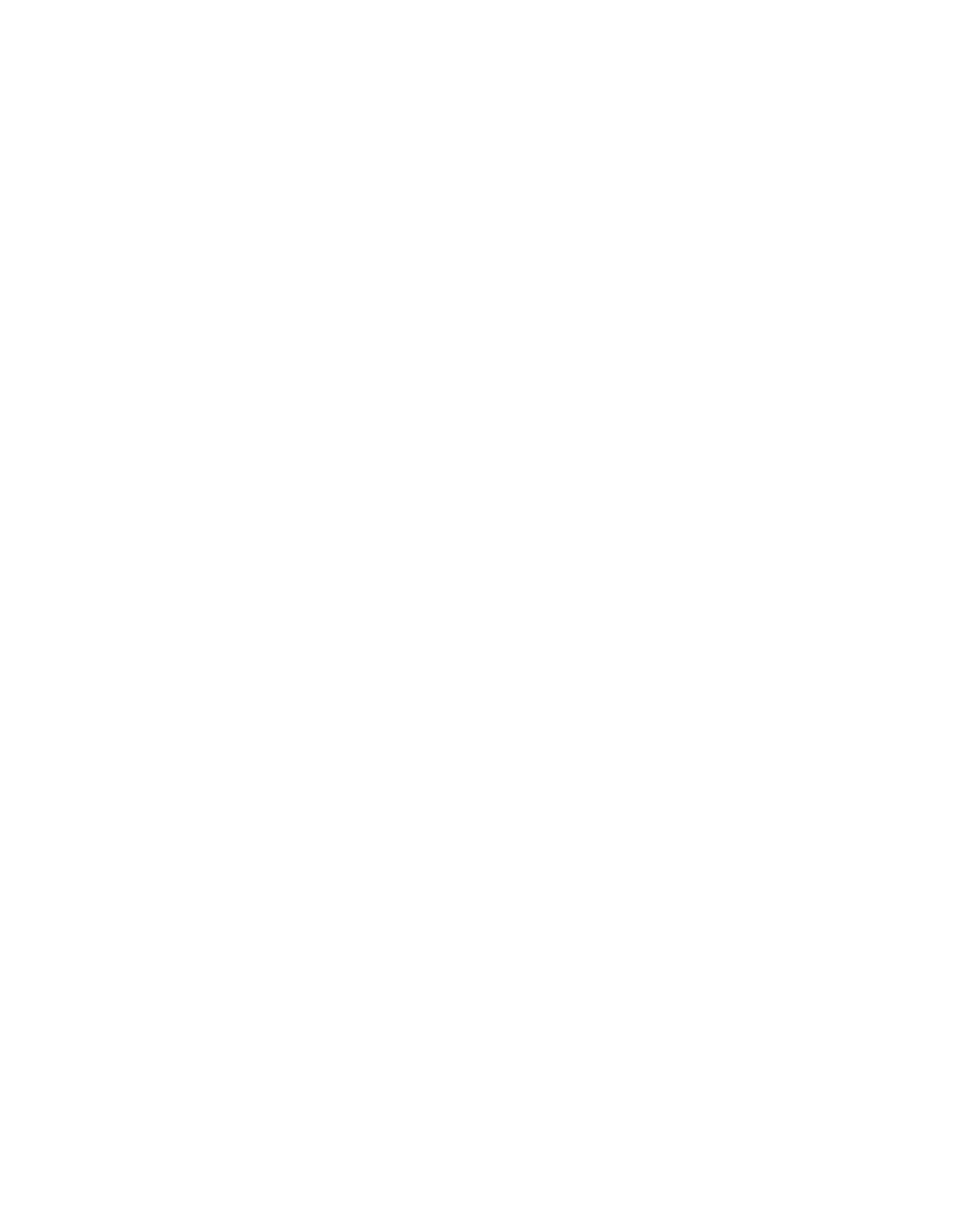# **APPENDIX 5. SAMPLE FLIGHT REVIEW CHECKLIST**

**(Side 1)**

| Conducting an Effective Flight Review                                                                                                                                                                                                                                                                                                                                                                                                                                                                                                                                                                              |                                                                                                                                                                                          |
|--------------------------------------------------------------------------------------------------------------------------------------------------------------------------------------------------------------------------------------------------------------------------------------------------------------------------------------------------------------------------------------------------------------------------------------------------------------------------------------------------------------------------------------------------------------------------------------------------------------------|------------------------------------------------------------------------------------------------------------------------------------------------------------------------------------------|
| References                                                                                                                                                                                                                                                                                                                                                                                                                                                                                                                                                                                                         | Conducting an Effective Flight Review                                                                                                                                                    |
| Selected portions of 14 CFR § 61.56<br>(a) A flight review consists of a minimum of 1 hour of flight training<br>and 1 hour of ground training. The review must include:                                                                                                                                                                                                                                                                                                                                                                                                                                           | <b>Flight Review Checklist</b>                                                                                                                                                           |
| (1) A review of the current general operating and flight rules of<br>part 91 of this chapter; and<br>(2) A review of those maneuvers and procedures that, at the dis-<br>cretion of the person giving the review, are necessary for the<br>pilot to demonstrate the safe exercise of the privileges of the<br>pilot certificate.<br>(c) Except as provided in paragraphs (d), (e), and (g) of this sec-<br>tion, no person may act as pilot in command of an aircraft unless,<br>since the beginning of the 24th calendar month before the month<br>in which that pilot acts as pilot in command, that person has- | Step 1: Preparation<br>Pilot's Aeronautical History<br>O<br>Part 91 Review Assignment<br>0<br>Cross-Country Flight Plan Assignment<br>O<br>Step 2: Ground Review                         |
| (1) Accomplished a flight review given in an aircraft for which that<br>pilot is rated by an authorized instructor and<br>(2) A logbook endorsed from an authorized instructor who gave<br>the review certifying that the person has satisfactorily com-<br>pleted the review.                                                                                                                                                                                                                                                                                                                                     | O<br>Regulatory Review<br>Cross-Country Flight Plan Review<br>0<br>• Weather & Weather Decision-Making<br>• Risk Management & Personal Minimums<br><b>GA Security Issues</b><br>$\Omega$ |
| (d) A person who has, within the period specified in paragraph (c)<br>of this section, passed a pilot proficiency check conducted by an<br>examiner, an approved pilot check airman, or a U.S. Armed Force,<br>for a pilot certificate, rating, or operating privilege need not accom-<br>plish the flight review required by this section.<br>(e) A person who has, within the period specified in paragraph (c)<br>of this section, satisfactorily accomplished one or more phases of<br>an FAA-sponsored pilot proficiency award program need not ac-<br>complish the flight review required by this section.   | Step 3: Flight Activities<br>Physical Airplane (basic skills)<br>O<br>Mental Airplane (systems knowledge)<br>O<br>Aeronautical Decision-Making<br>O<br>Step 4: Postflight Discussion     |
| $AC - 61 - 65E$<br>Completion of a flight review: § 61.56(a) and (c) I certify<br>that (First name, MI, Last name), (pilot certificate),<br>(certificate number), has satisfactorily completed a flight re-<br>view of § 61.56(a) on (date).<br>S/S [date] J. J. Jones 987654321CFI Exp. 12-31-07<br>NOTE: No logbook entry reflecting unsatisfactory performance on a<br>flight review is required.                                                                                                                                                                                                               | Replay, Reflect, Reconstruct, Redirect<br>O<br>Questions<br>O<br>Step 5: Aeronautical Health Maintenance<br>& Improvement Plan<br>Personal Minimums Checklist<br>O                       |
| For aviation safety information and online resources, visit:<br>www.faasafety.gov                                                                                                                                                                                                                                                                                                                                                                                                                                                                                                                                  | Personal Proficiency Practice Plan<br>O<br>Training Plan (if desired)<br>O                                                                                                               |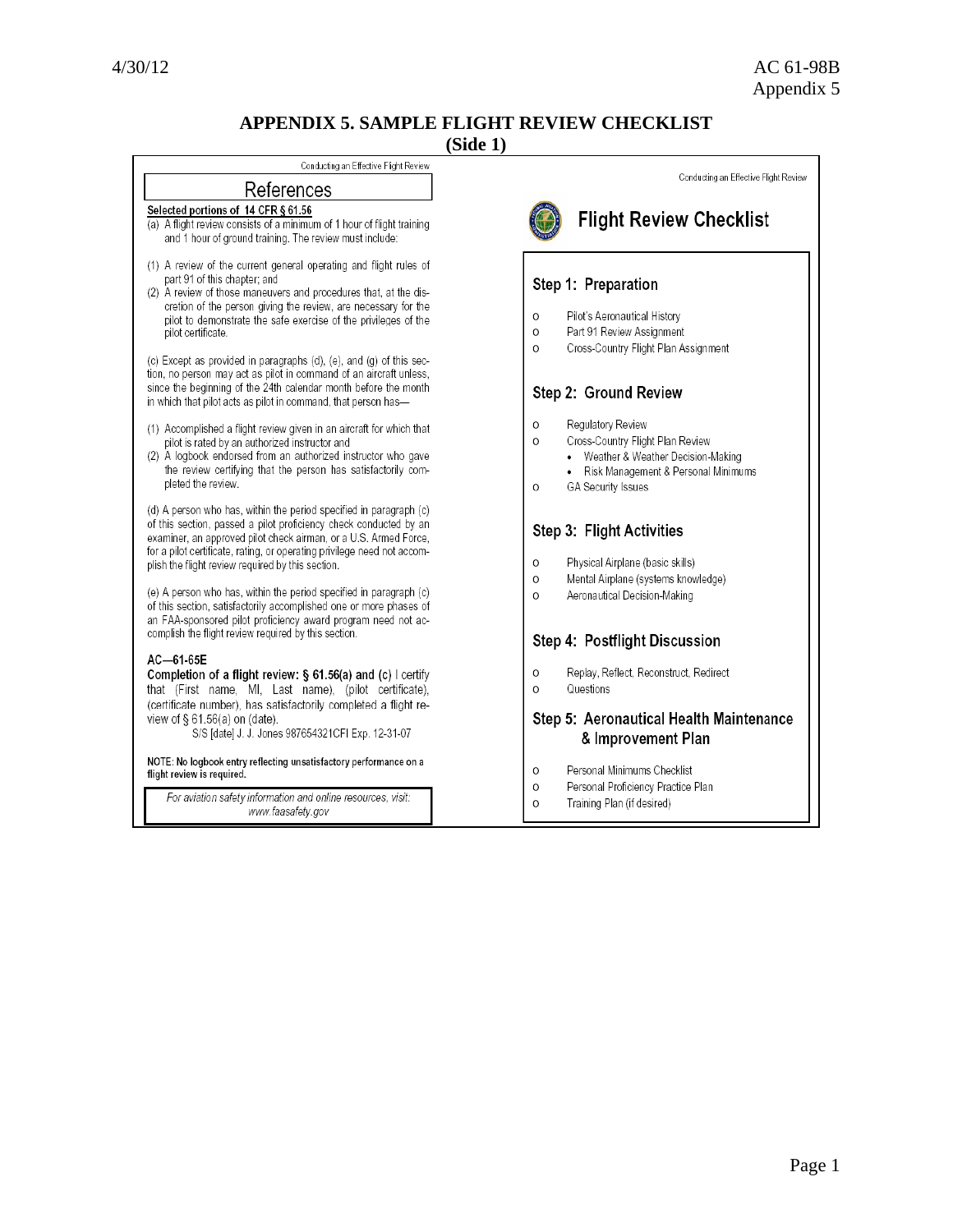# AC 61-98B 4/30/12 Appendix 5

# **APPENDIX 5. SAMPLE FLIGHT REVIEW CHECKLIST (Side 2)**

|                    | Conducting an Effective Flight Review                                                                                                                                                                                                                                                                                                                                                                                                                                                                                                                                                                                                                                                                                                                                                                                    |
|--------------------|--------------------------------------------------------------------------------------------------------------------------------------------------------------------------------------------------------------------------------------------------------------------------------------------------------------------------------------------------------------------------------------------------------------------------------------------------------------------------------------------------------------------------------------------------------------------------------------------------------------------------------------------------------------------------------------------------------------------------------------------------------------------------------------------------------------------------|
| P                  | Experience:<br>Recent flight experience (61.57)<br>Responsibility:<br>Authority (91.3)<br>ATC Instructions(91.123)<br>Preflight action (91.103)<br>Safety belts (91.107)<br>Flight crew at station (91.105)<br><b>Cautions:</b><br>Careless or reckless operation (91.13)<br>Dropping objects (91.15)<br>Alcohol or drugs (91.17<br>Supplemental oxygen (91.211)<br>Fitness for flight (AIM Chapter 8, Section 1)                                                                                                                                                                                                                                                                                                                                                                                                        |
| A<br>Ground Review | Airworthiness:<br>Basic (91.7)<br>Flight manual, markings, placards (91.9)<br>Certifications required (91.203)<br>Instrument & equipment requirements (91.205)<br>-ELT (91.207)<br>-Position lights (91.209)<br>-Transponder requirements (91.215)<br>-Inoperative instruments and equipment (91.213)<br>Maintenance:<br>Responsibility (91.403)<br>Maintenance required (91.405)<br>Maintenance records (91.417)<br>Operation after maintenance (91.407)<br>Inspections:<br>Annual, Airworthiness Directives, 100-Hour (91.409)<br>Altimeter & Pitot Static System (91.411)<br>VOR check (91.171)<br>Transponder (91.413)<br>ELT (91.207)                                                                                                                                                                               |
| V                  | Airports<br>Markings (AIM Chapter 2, Section 3)<br>Operations (AIM 4-3; 91.126, 91.125)<br>Traffic Patterns (91.126<br>Airspace<br>Altimeter Settings (91.121: AIM 7-2)<br>Minimum Safe Altitudes (91.119, 91.177)<br>Cruising Altitudes (91.159, 91.179; AIM 3-1-5)<br>Speed Limits (91.117)<br>Right of Way (91.113)<br>Formation (91.111)<br>Types of Airspace (AIM 3)<br>-Controlled Airspace (AIM 3-2; 91.135, 91.131, 91.130, 91.129)<br>-Class G Airspace (AIM 3-3)<br>-Special Use (AIM 3-4; 91.133, 91.137, 91.141. 91.143, 91.145)<br>Emergency Air Traffic Rules (91.139; AIM 5-6)<br>Air Traffic Control & Procedures<br>Services (4-1)<br>Radio Communications (4-2 & Pilot/Controller Glossary)<br>Clearances (4-4)<br>Procedures (AIM 5)<br>Weather<br>Meteorology (AIM 7-1)<br>Wake Turbulence (AIM 7-3) |
| E                  | Personal Minimums Checklist<br>Risk Management (3-P model)<br>PTS Special Emphasis Items                                                                                                                                                                                                                                                                                                                                                                                                                                                                                                                                                                                                                                                                                                                                 |

|                             | Conducting an Effective Flight Review<br>Structure the flight portion as an out-and-back VFR XC,<br>Note:<br>with one leg focused on XC procedures (including diversion and<br>lost procedures and the other leg focused on airwork ("physical<br>airplane" skills). Suggested activities include:                                                                                                                                                                                                                                                                                                                                                                                                                                                                              |  |  |  |
|-----------------------------|---------------------------------------------------------------------------------------------------------------------------------------------------------------------------------------------------------------------------------------------------------------------------------------------------------------------------------------------------------------------------------------------------------------------------------------------------------------------------------------------------------------------------------------------------------------------------------------------------------------------------------------------------------------------------------------------------------------------------------------------------------------------------------|--|--|--|
|                             | AREA OF OPERATION (from Private Pilot PTS)                                                                                                                                                                                                                                                                                                                                                                                                                                                                                                                                                                                                                                                                                                                                      |  |  |  |
| Suggested Flight Activities | PREFLIGHT PREPARATION<br>A. Weather Information<br><b>B.</b> Cross-Country Flight Planning<br>F. Performance and Limitations<br>G Operation of Systems<br>II. PREFLIGHT PROCEDURES<br>A. Preflight Inspections<br><b>B</b> . Cockpit Management<br>F. Before Takeoff Check<br>III. AIRPORT OPERATIONS<br>A. Radio Communications<br>C. Airport, Runway, Taxiway Signs, Markings, & Lighting<br>IV. TAKEOFFS, LANDINGS, AND GO-AROUNDS<br><b>A.</b> Normal and Crosswind Takeoff/Climb<br><b>B.</b> Normal and Crosswind Approach/Landing<br>C. Soft-Field Takeoff and Climb<br><b>D</b> . Soft-Field Approach and Landing<br>E. Short-Field Takeoff<br>F. Short-Field Approach<br>L. Go-Around/Rejected Landing<br>V. PERFORMANCE MANEUVER<br>A. Steep Turns<br>VII. NAVIGATION |  |  |  |
|                             | <b>A.</b> Pilotage and Dead Reckoning<br><b>B.</b> Navigation Systems & Radar Services<br>C. Diversion                                                                                                                                                                                                                                                                                                                                                                                                                                                                                                                                                                                                                                                                          |  |  |  |
|                             | D. Lost Procedures<br>VIII. SLOW FLIGHT AND STALLS<br><b>A</b> . Maneuvering During Slow Flight<br><b>B.</b> Power-Off Stalls<br>C. Power-On Stalls<br><b>D</b> . Spin Awareness                                                                                                                                                                                                                                                                                                                                                                                                                                                                                                                                                                                                |  |  |  |
|                             | IX. BASIC INSTRUMENT MANEUVERS<br><b>A.</b> Straight and Level Flight<br><b>D. Turns to Headings</b><br>E. Recovery from Unusual Flight Attitudes<br>F. Radio Communications/Nav Systems                                                                                                                                                                                                                                                                                                                                                                                                                                                                                                                                                                                        |  |  |  |
|                             | <b>X. EMERGENCY OPERATIONS</b><br><b>A.</b> Emergency Approach and Landing<br><b>B</b> . Systems and Equipment Malfunctions                                                                                                                                                                                                                                                                                                                                                                                                                                                                                                                                                                                                                                                     |  |  |  |
|                             | XI. POSTFLIGHT PROCEDURES<br>A. After Landing, Parking, Securing                                                                                                                                                                                                                                                                                                                                                                                                                                                                                                                                                                                                                                                                                                                |  |  |  |
|                             |                                                                                                                                                                                                                                                                                                                                                                                                                                                                                                                                                                                                                                                                                                                                                                                 |  |  |  |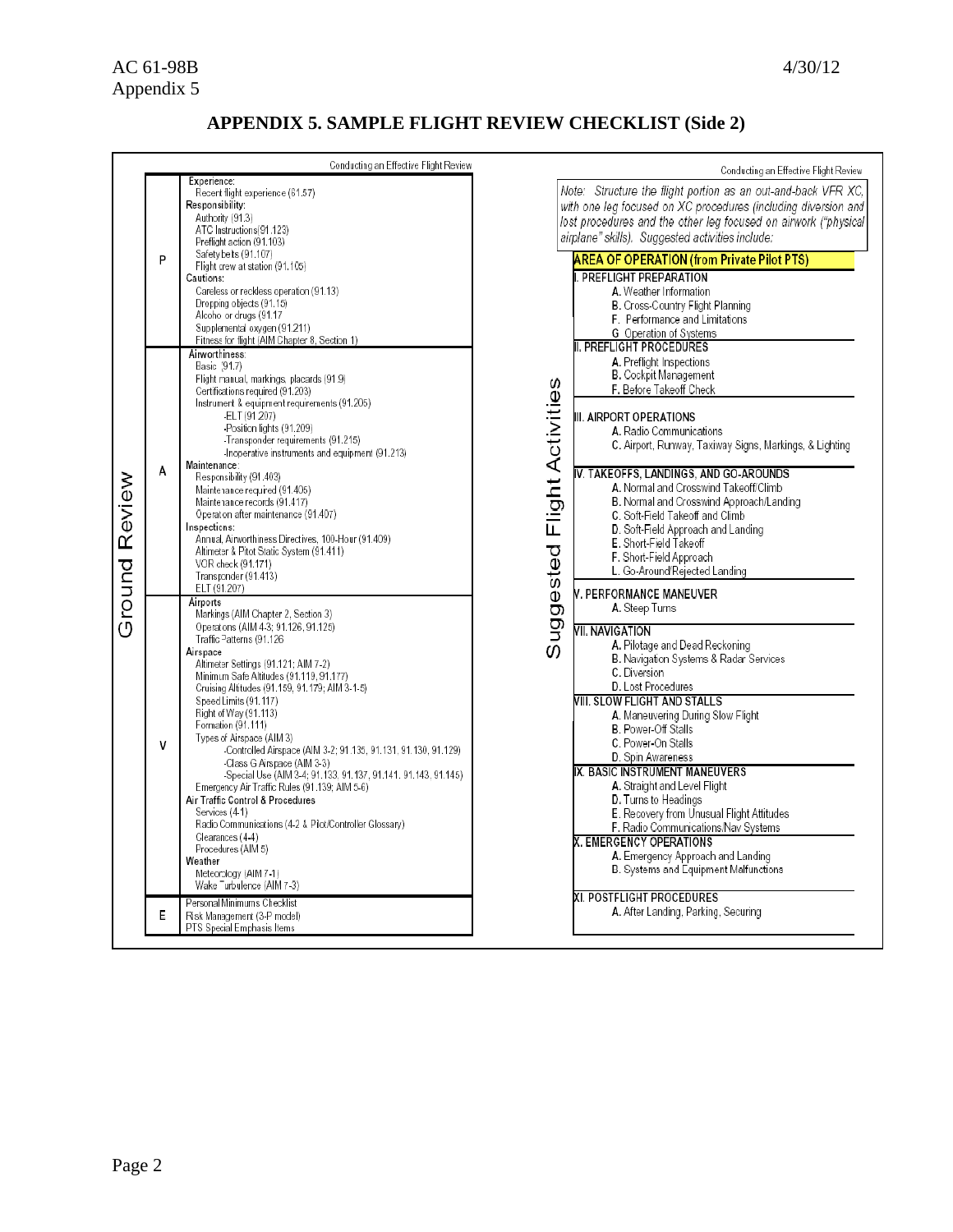# **APPENDIX 6. SAMPLE PILOT'S INSTRUMENT EXPERIENCE SUMMARY**

|                                                                                                                                                                                                                               | Instrument meteorological conditions (IMC)       |
|-------------------------------------------------------------------------------------------------------------------------------------------------------------------------------------------------------------------------------|--------------------------------------------------|
| Certificated flight instructor (CFI):                                                                                                                                                                                         |                                                  |
|                                                                                                                                                                                                                               |                                                  |
|                                                                                                                                                                                                                               |                                                  |
|                                                                                                                                                                                                                               |                                                  |
| e-mail:                                                                                                                                                                                                                       |                                                  |
|                                                                                                                                                                                                                               | Approaches in last 6 months                      |
| <b>Type of Pilot Certificate(s):</b>                                                                                                                                                                                          |                                                  |
| Private                                                                                                                                                                                                                       | <b>Type of Flying (external factors):</b>        |
| Commercial Commercial                                                                                                                                                                                                         |                                                  |
|                                                                                                                                                                                                                               | What percentage of your flying is for:           |
|                                                                                                                                                                                                                               | Pleasure                                         |
|                                                                                                                                                                                                                               |                                                  |
| Rating(s):                                                                                                                                                                                                                    | Local______________Cross country____________     |
| Instrument                                                                                                                                                                                                                    |                                                  |
| Multiengine                                                                                                                                                                                                                   | <b>Personal Skills Assessment:</b>               |
|                                                                                                                                                                                                                               |                                                  |
| Glider National Communication of the Communication of the Communication of the Communication of the Communication of the Communication of the Communication of the Communication of the Communication of the Communication of |                                                  |
|                                                                                                                                                                                                                               |                                                  |
|                                                                                                                                                                                                                               |                                                  |
| <b>Experience (pilot):</b>                                                                                                                                                                                                    | the control of the control of the control of the |
|                                                                                                                                                                                                                               | Aviation goals?                                  |
|                                                                                                                                                                                                                               |                                                  |
|                                                                                                                                                                                                                               |                                                  |
| Time logged since last instrument                                                                                                                                                                                             |                                                  |
| proficiency check (IPC) $\frac{1}{2}$                                                                                                                                                                                         |                                                  |
| <b>Experience (aircraft):</b>                                                                                                                                                                                                 |                                                  |
|                                                                                                                                                                                                                               |                                                  |
|                                                                                                                                                                                                                               |                                                  |
|                                                                                                                                                                                                                               |                                                  |
| For this aircraft:                                                                                                                                                                                                            |                                                  |
| Total time                                                                                                                                                                                                                    |                                                  |
|                                                                                                                                                                                                                               |                                                  |
|                                                                                                                                                                                                                               |                                                  |
|                                                                                                                                                                                                                               |                                                  |
| <b>Experience (flight environment):</b><br>Approximately how many hours logged in:                                                                                                                                            |                                                  |
|                                                                                                                                                                                                                               |                                                  |
|                                                                                                                                                                                                                               |                                                  |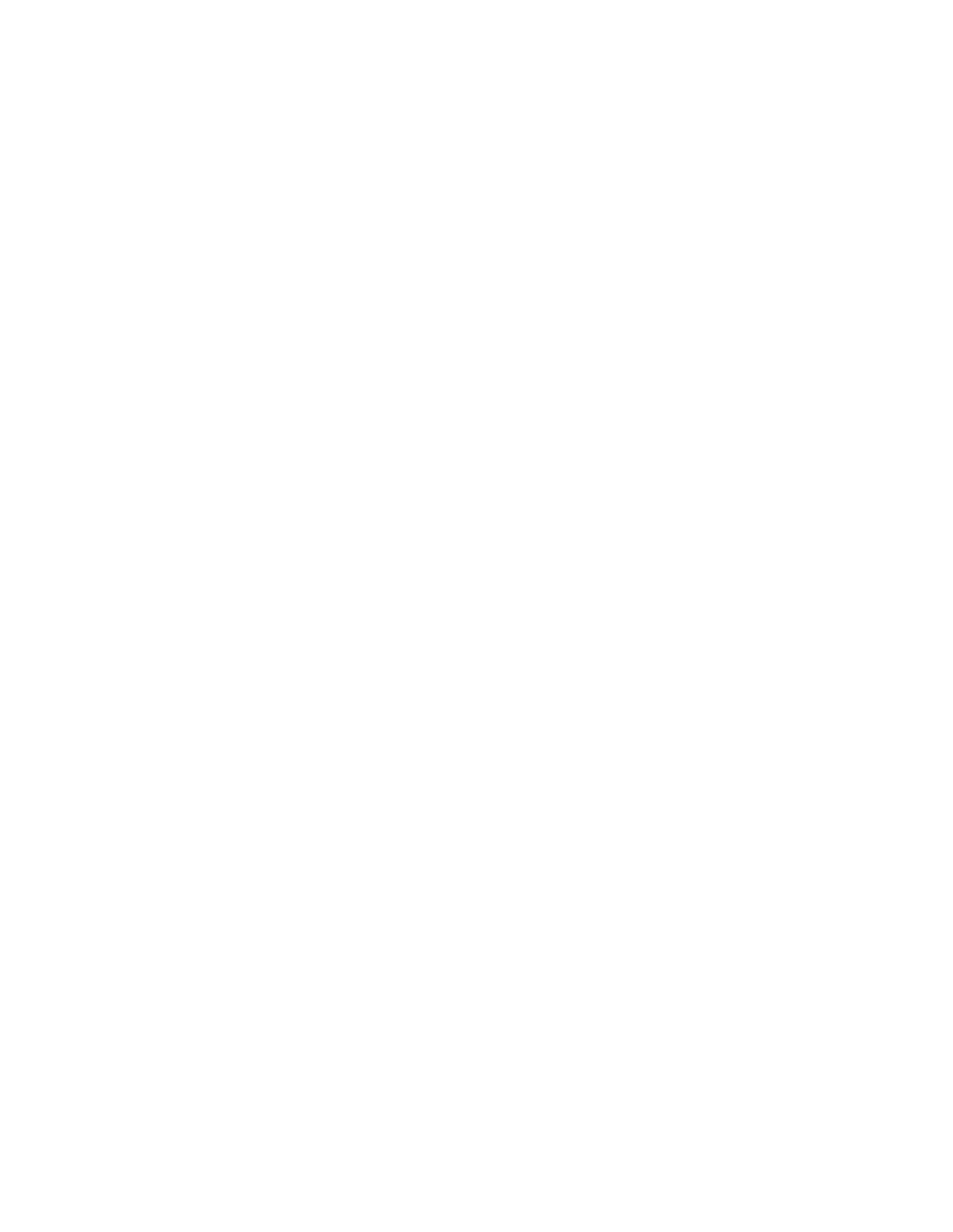# **APPENDIX 7. SAMPLE INSTRUMENT TRAINING AND PROFICIENCY PLAN**

| Pilot<br>. .<br>$-1$ |             |
|----------------------|-------------|
| Date:                | 1ate∙<br>в. |

# **Instrument Training Goals**

|        | Certificate Level (Private, Commercial, air transport pilot (ATP))                        |
|--------|-------------------------------------------------------------------------------------------|
|        | Ratings (Instrument, Multiengine Land (MEL), Airplane Single Engine Sea                   |
|        | (ASES), Airplane Multiengine Sea (AMES)                                                   |
|        | Phase in Pilot Proficiency (Wings) Program                                                |
|        | Instructor Qualifications (certificated flight instructor (CFI), CFI – instrument (CFII), |
|        | multiengine instructor, advanced ground instructor (AGI), instrument ground               |
|        | instructor $(IGI)$                                                                        |
| Other: |                                                                                           |

# **Instrument Proficiency Goals**

|        | Lower personal minimums to:                                                            |  |
|--------|----------------------------------------------------------------------------------------|--|
|        | Ceiling                                                                                |  |
|        | Visibility                                                                             |  |
|        | Winds                                                                                  |  |
|        | Precision approach minimums                                                            |  |
|        | Non-precision approach minimums                                                        |  |
|        | Fly instrument flight rules (IFR)/instrument meteorological conditions (IMC) at least: |  |
|        | Times per month                                                                        |  |
|        | Hours per month                                                                        |  |
|        | Hours per year                                                                         |  |
|        | Cross-country flights per year                                                         |  |
|        | Night hours per month                                                                  |  |
|        | Make an IFR/IMC cross-country trip to:                                                 |  |
|        |                                                                                        |  |
| Other: |                                                                                        |  |

\_\_\_\_\_\_\_\_\_\_\_\_\_\_\_\_\_\_\_\_\_\_\_\_\_\_\_\_\_\_\_\_\_\_\_\_\_\_\_\_\_\_\_\_\_\_\_\_\_\_\_\_\_\_\_\_\_\_\_\_\_\_\_ \_\_\_\_\_\_\_\_\_\_\_\_\_\_\_\_\_\_\_\_\_\_\_\_\_\_\_\_\_\_\_\_\_\_\_\_\_\_\_\_\_\_\_\_\_\_\_\_\_\_\_\_\_\_\_\_\_\_\_\_\_\_\_ \_\_\_\_\_\_\_\_\_\_\_\_\_\_\_\_\_\_\_\_\_\_\_\_\_\_\_\_\_\_\_\_\_\_\_\_\_\_\_\_\_\_\_\_\_\_\_\_\_\_\_\_\_\_\_\_\_\_\_\_\_\_\_\_\_\_\_\_\_\_\_\_\_\_

\_\_\_\_\_\_\_\_\_\_\_\_\_\_\_\_\_\_\_\_\_\_\_\_\_\_\_\_\_\_\_\_\_\_\_\_\_\_\_\_\_\_\_\_\_\_\_\_\_\_\_\_\_\_\_\_\_\_\_\_\_\_\_

#### **Aeronautical Training Plan**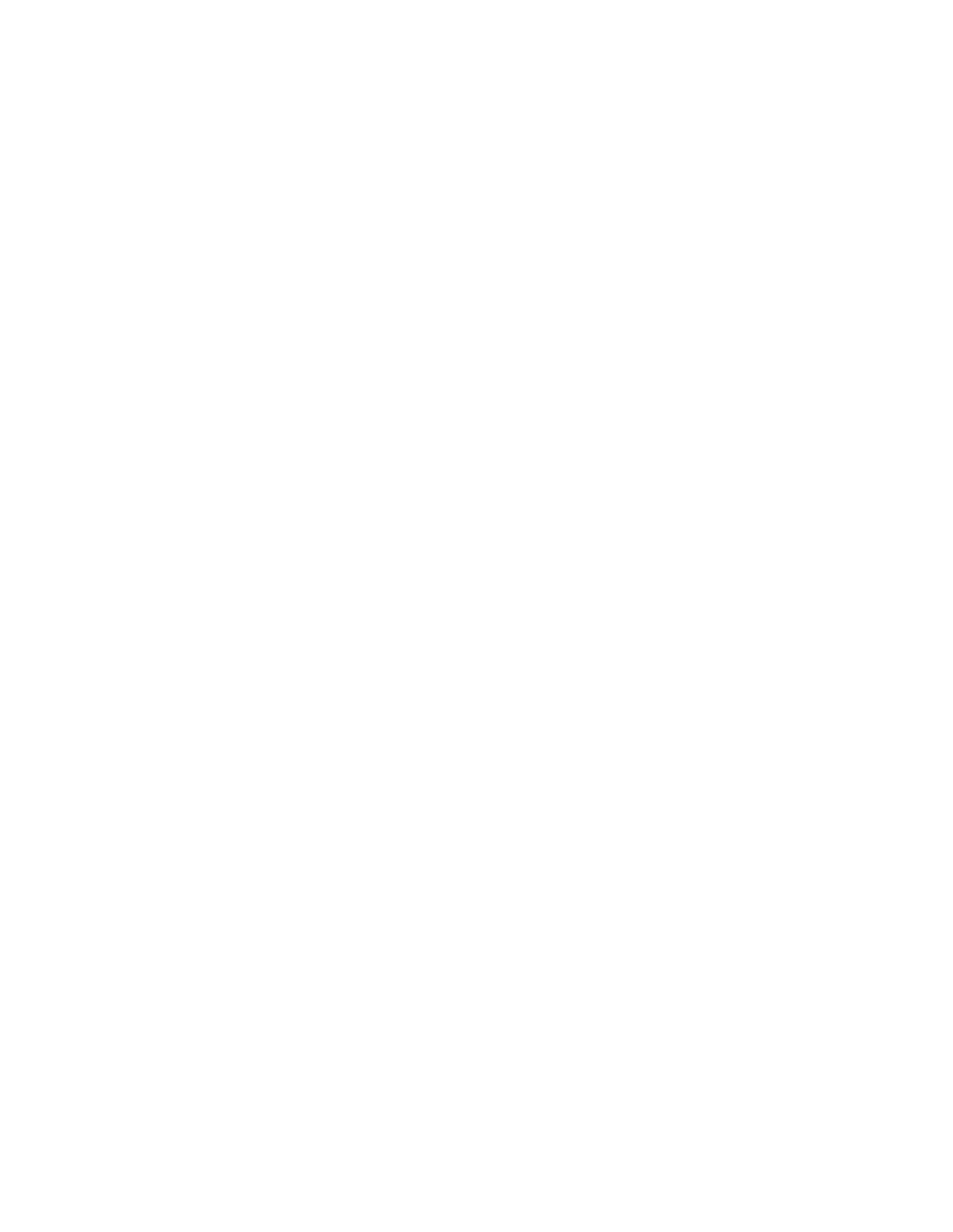# **APPENDIX 8. SAMPLE CERTIFICATED FLIGHT INSTRUCTOR'S INSTRUMENT PROFICIENCY CHECK CHECKLIST (Side 1)**

Instrument Proficiency Check References 14 CFR 61.57(d) - Instrument proficiency check Except as provided in paragraph (e) of this section, a person who does not meet the instrument experience requirements of paragraph (c) of this section within the prescribed time, or within 6 calendar months after the prescribed time, may not serve as pilot in command under IFR or in weather conditions less than the minimums prescribed for VFR until that person passes an instrument proficiency check consisting of a representative number of tasks required by the instrument rating practical test. (1) The instrument proficiency check must be-(i) In an aircraft that is appropriate to the aircraft category: (ii) For other than a glider, in a flight simulator or flight training device that is representative of the aircraft category; or (iii) For a glider, in a single-engine airplane or a glider. (2) The instrument proficiency check must be given by-(i) An examiner; (ii) A person authorized by the U.S. Armed Forces to conduct instrument flight tests, provided the person being tested is a member of the U.S. Armed Forces; (iii) A company check pilot who is authorized to conduct instrument flight tests under part 121, 125, or 135 of this chapter or subpart K of part 91 of this chapter, and provided that both the check pilot and the pilot being tested are employees of that operator or fractional ownership program manager, as applicable; (iv) An authorized instructor; or (v) A person approved by the Administrator to conduct instrument practical tests. AC-61-65E Completion of an instrument proficiency check: § 61.57 (d) I certify that (First name, MI, Last name), (pilot certificate), (certificate number), has satisfactorily completed the instrument proficiency check of § 61.57(d) in a (list make and model of aircraft) on (date). S/S [date] J. J. Jones 987654321CFI Exp. 12-31-00 NOTE: No logbook entry reflecting unsatisfactory performance on an instrument proficiency check is required. For aviation safety information and online resources, visit: www.faasafety.gov

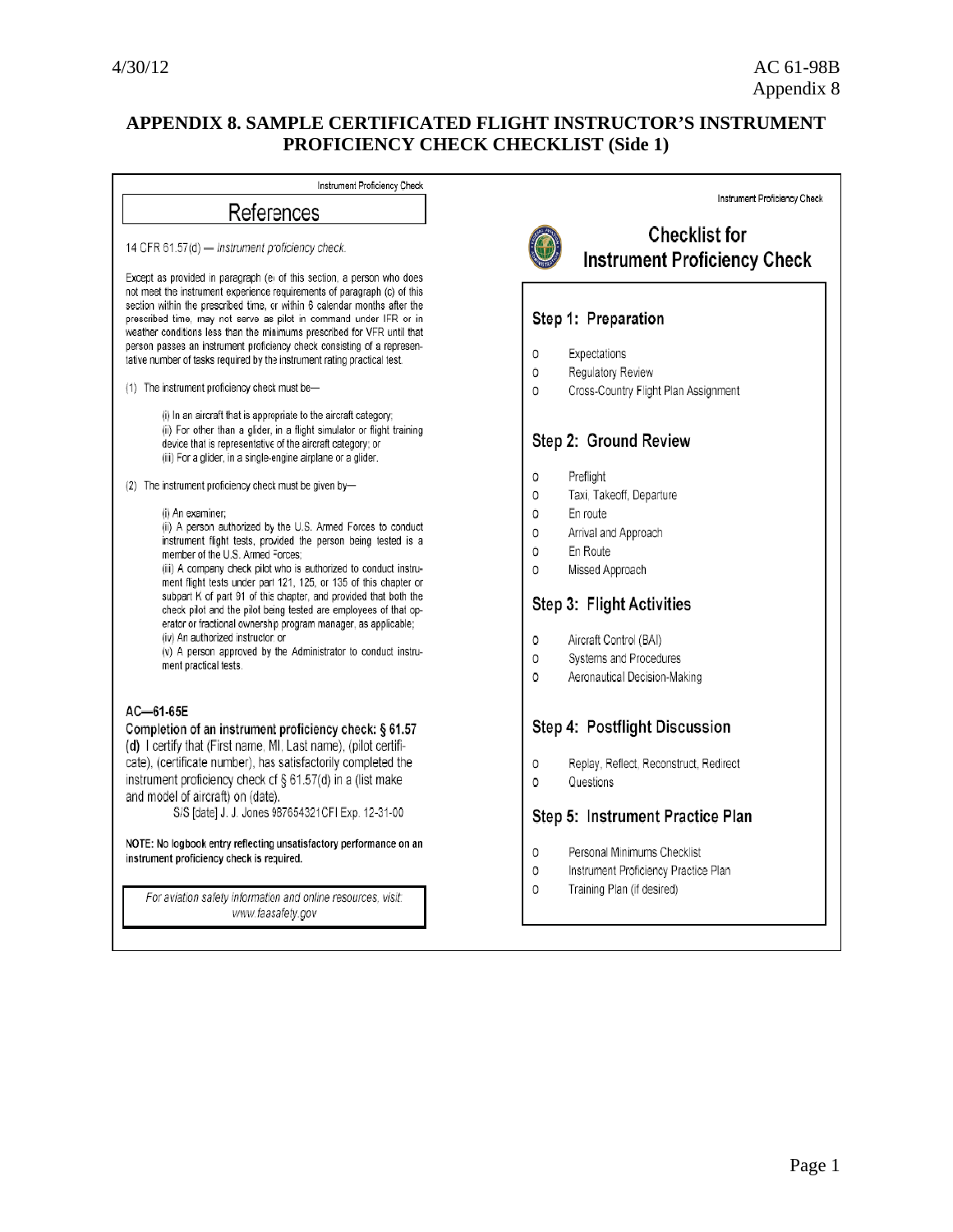# **APPENDIX 8. SAMPLE CERTIFICATED FLIGHT INSTRUCTOR'S INSTRUMENT PROFICIENCY CHECK CHECKLIST (Side 2)**

|                    | Instrument Proficiency Check                  | Instrument Proficiency Check                                                                                                                                        |      |
|--------------------|-----------------------------------------------|---------------------------------------------------------------------------------------------------------------------------------------------------------------------|------|
|                    | <b>Ground Review</b>                          | <b>Flight Activities</b>                                                                                                                                            |      |
| PILOT              |                                               | <b>AREA OF OPERATION</b>                                                                                                                                            | DATE |
| 61.57              | <b>Recency of Experience</b>                  | I. PREFLIGHT PREPARATION                                                                                                                                            |      |
| 91.3               | PIC responsibilities and authority            | A. Weather Information                                                                                                                                              |      |
|                    |                                               | B. Cross-Country Flight Planning                                                                                                                                    |      |
| 91.103             | <b>Preflight actions</b>                      | II. PREFLIGHT PROCEDURES                                                                                                                                            |      |
| <b>AIM 8</b>       | <b>Medical facts for pilots</b>               | A. Aircraft Systems Related to IFR Operations                                                                                                                       |      |
|                    |                                               | B. Aircraft Flight Instruments and Navigation                                                                                                                       |      |
|                    |                                               | Equipment                                                                                                                                                           |      |
| <b>AIRCRAFT</b>    |                                               | C. Instrument Cockpit Check<br>III. AIR TRAFFIC CONTROL CLEARANCES AND                                                                                              |      |
| 91.167             | Fuel requirements                             | <b>PROCEDURES</b>                                                                                                                                                   |      |
| 91.171             | Equipment check (VOR)                         | A. Air Traffic Control Clearances                                                                                                                                   |      |
| 91.185             | IFR two-way radio communications failure      | B. Compliance with Departure, En Route, and                                                                                                                         |      |
| 91.187             | <b>Malfunction reports</b>                    | Arrival Procedures and Clearances                                                                                                                                   |      |
| 91.205             | Required instruments and equipment            | C. Holding Procedures                                                                                                                                               |      |
| 91.207             | ELT                                           | IV. FLIGHT BY REFERENCE TO INSTRUMENTS                                                                                                                              |      |
| 91.209             | Aircraft lights                               | A. Basic Instrument Flight Maneuvers                                                                                                                                |      |
| 91.213             | Inoperative instruments and equipment         | B. Recovery from Unusual Flight Attitudes                                                                                                                           |      |
| 91.411             | Altimeter and pitot-static system tests       | <b>V. NAVIGATION SYSTEMS</b>                                                                                                                                        |      |
| 91.413             | ATC transponder tests                         | A. Intercepting/Tracking Navigational Sys-                                                                                                                          |      |
|                    |                                               | tems and DME Arcs                                                                                                                                                   |      |
|                    |                                               | VI. INSTRUMENT APPROACH PROCEDURES                                                                                                                                  |      |
| <b>ENVIRONMENT</b> |                                               | A. Nonprecision Approach (NPA)                                                                                                                                      |      |
| 91.123             | <b>ATC</b> instructions                       | <b>B.</b> Precision Approach (PA)                                                                                                                                   |      |
| 91.169             | <b>IFR flight plan</b>                        | C. Missed Approach                                                                                                                                                  |      |
| 91.173             | ATC clearance and flight plan                 | <b>D.</b> Circling Approach                                                                                                                                         |      |
| 91.175             | TO and LDG in IFR                             | E. Landing from a Straight-in or Circling Ap-                                                                                                                       |      |
| 91.177             | Minimum IFR altitudes                         | proach<br><b>VII. EMERGENCY OPERATIONS</b>                                                                                                                          |      |
| 91.179             | IFR cruising altitudes                        | A. Loss of Communications                                                                                                                                           |      |
| 91.181             | Course to be flown                            | B. One Engine Inoperative During Straight-                                                                                                                          |      |
| 91.183             | IFR two-way communications                    | and-Level Flight and Turns (Multiengine Air-                                                                                                                        |      |
|                    |                                               | plane)                                                                                                                                                              |      |
| <b>AIM 1</b>       | Navigation aids                               | C. One Engine Inoperative-Instrument Ap-                                                                                                                            |      |
| <b>AIM 4</b>       | Air traffic control                           | proach (Multiengine Airplane)                                                                                                                                       |      |
| <b>AIM 5</b>       | Air traffic procedures                        | D. Loss of Primary Flight Instrument Indica-                                                                                                                        |      |
|                    |                                               | tors                                                                                                                                                                |      |
|                    | <b>EXTERNAL PRESSURES</b>                     | VIII. POSTFLIGHT PROCEDURES                                                                                                                                         |      |
| 91.185             | IFR two-way radio communications failure      | A. Checking Instruments and Equipment                                                                                                                               |      |
| <b>AIM 6</b>       | <b>Emergency procedures</b>                   |                                                                                                                                                                     |      |
| <b>AIM 5-6</b>     | National security and interception procedures | Note: Structure the flight portion as an out-and-back IFR XC, with one leg focused<br>on XC procedures (including missed approach and diversion procedures) and the |      |
|                    |                                               | other leg focused on airwork (aircraft control).                                                                                                                    |      |
|                    |                                               |                                                                                                                                                                     |      |
|                    |                                               |                                                                                                                                                                     |      |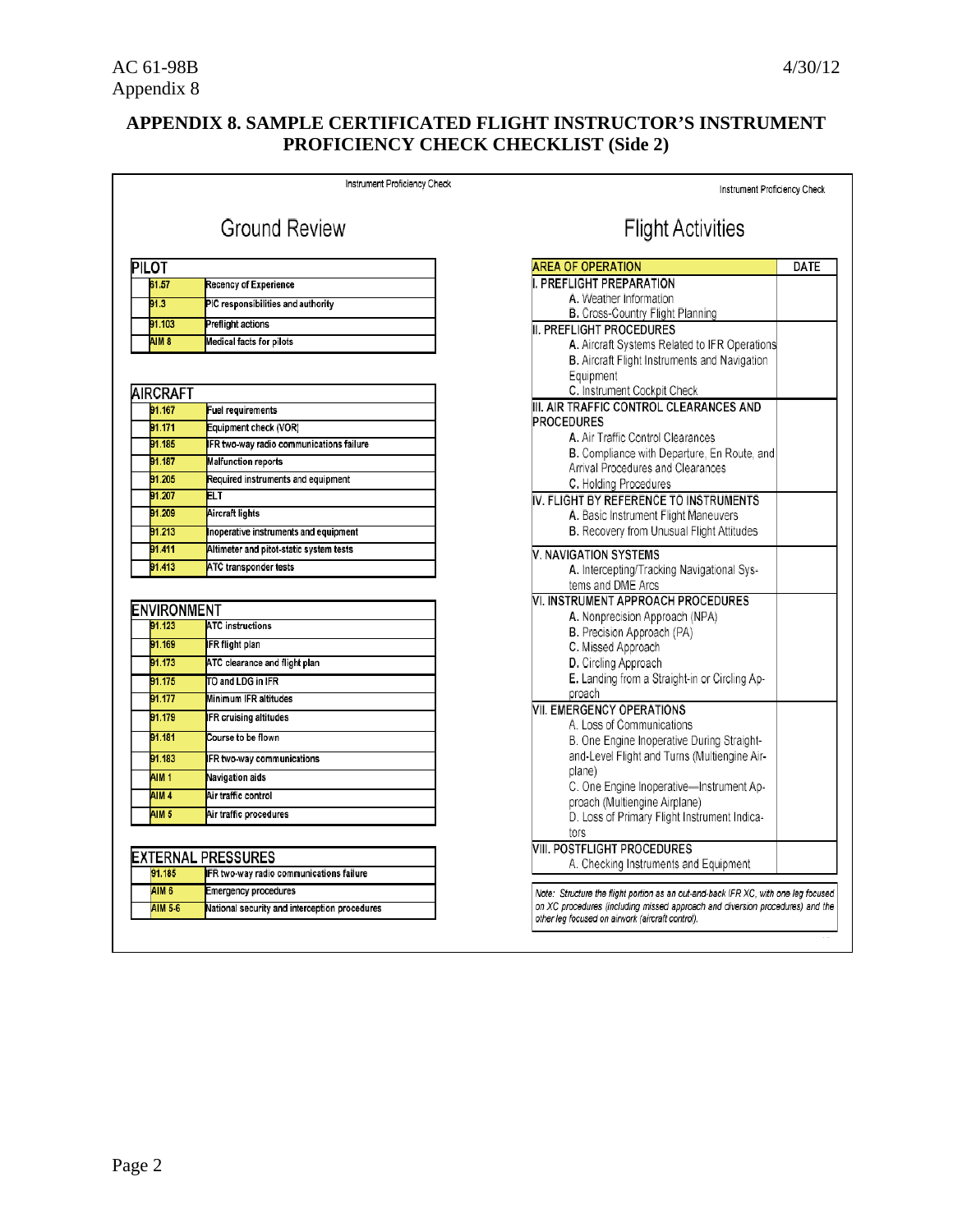#### **APPENDIX 9. RESOURCES**

1. Advisory Circulars (AC) (current editions):

- AC 61-65, Certification: Pilots and Flight and Ground Instructors.
- AC 61-89, Pilot Certificates: Aircraft Type Ratings.
- AC 61-91, WINGS Pilot Proficiency Program.
- AC 61-107, Operations of Aircraft at Altitudes Above 25,000 Feet MSL and/or Mach Numbers (Mmo) Greater than .75.

2. Aviation Digital Data Service (ADDS): http://adds.aviationweather.noaa.gov.

3. Aircraft Owners and Pilots Association (AOPA): http://www.aopa.org.

4. Beyond the Buttons: Mastering Our Marvelous Flying Machines: http://www.faa.gov/news/aviation\_news/2007/media/MarchApril2007.pdf.

5. Conducting an Effective Flight Review: http://www.faa.gov/pilots/training/media/flight\_review.pdf.

6. Flight Service (Lockheed Martin):

- http://www.afss.com.
- General Aviation Pilot's Guide to Preflight Weather Planning, Weather Self-Briefings, and Weather Decision Making www.faa.gov/pilots/safety/media/ga\_weather\_decision\_making.pdf.
- 7. General Aviation Manufacturer's Association (GAMA): http://www.gama.aero/.

8. Instrument Proficiency Check Guidance: www.faa.gov/pilots/training/media/IPC\_Guidance.pdf.

9. Night Flying: www.aopa.org/asf/safety\_topics.html#night.

10. Online Resources for CFIs: www.faasafety.gov.

11. Personal Minimums Checklist: https://www.faasafety.gov/files/gslac/library/documents/2007/Jan/14078/6.2%20Personal%20Mi nimums%20Worksheet.pdf.

12. Personal and Weather Risk Assessment Guide: http://www.faa.gov/training\_testing/training/fits/guidance.

13. Practical Test Standards (current editions):

- FAA-S-8081-4, Instrument Rating Practical Test Standards.
- FAA-H-8083-3, Airplane Flying Handbook.
- FAA-H-8083-9, Aviation Instructor's Handbook.